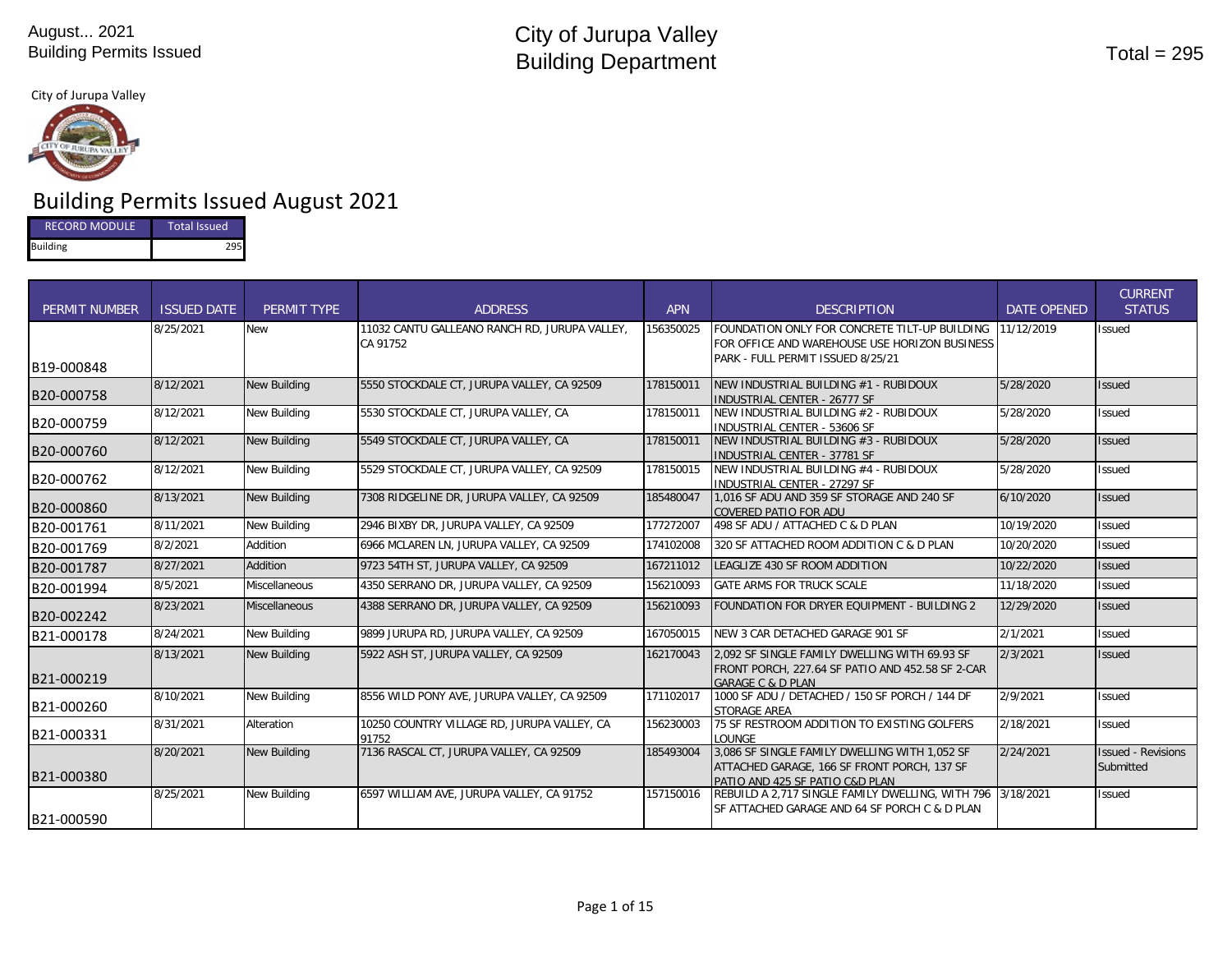| PERMIT NUMBER | <b>ISSUED DATE</b> | PERMIT TYPE         | <b>ADDRESS</b>                                | <b>APN</b> | <b>DESCRIPTION</b>                                                                           | <b>DATE OPENED</b> | <b>CURRENT</b><br><b>STATUS</b> |
|---------------|--------------------|---------------------|-----------------------------------------------|------------|----------------------------------------------------------------------------------------------|--------------------|---------------------------------|
|               | 8/25/2021          | <b>New Building</b> | 6585 ZION WAY, JURUPA VALLEY, CA 92509        | 000000002  | NEW HOUSE AND ATTACHED GARAGE - TRACT 31894<br>OT 53 - EXPLORATION PH 8 - PLAN 2A - 2809 SF  | 3/24/2021          | Issued                          |
| B21-000666    |                    |                     |                                               |            |                                                                                              |                    |                                 |
|               | 8/25/2021          | <b>New Building</b> | 6593 ZION WAY, JURUPA VALLEY, CA 92509        | 000000002  | NEW HOUSE AND ATTACHED GARAGE - TRACT 31894                                                  | 3/24/2021          | Issued                          |
| B21-000667    |                    |                     |                                               |            | LOT 54 - EXPLORATION PH 8 - PLAN 3C - 3325 SF                                                |                    |                                 |
|               | 8/25/2021          | <b>New Building</b> | 6601 ZION WAY, JURUPA VALLEY, CA 92509        | 000000002  | NEW HOUSE AND ATTACHED GARAGE - TRACT 31894<br>LOT 55 - EXPLORATION PH 8 - PLAN 2D - 2809 SF | 3/24/2021          | <b>Issued</b>                   |
| B21-000668    | 8/25/2021          | New Building        | 2671 KINGS CANYON DR, JURUPA VALLEY, CA 92509 | 000000002  | NEW HOUSE AND ATTACHED GARAGE - TRACT 31894                                                  | 3/24/2021          | <b>Issued</b>                   |
|               |                    |                     |                                               |            | LOT 56 - EXPLORATION PH 8 - PLAN 3C - 3325 SF                                                |                    |                                 |
| B21-000669    | 8/25/2021          | <b>New Building</b> | 2679 KINGS CANYON DR, JURUPA VALLEY, CA 92509 | 000000002  | NEW HOUSE AND ATTACHED GARAGE - TRACT 31894                                                  | 3/24/2021          | <b>Issued</b>                   |
| B21-000670    |                    |                     |                                               |            | LOT 57 - EXPLORATION PH 8 - PLAN 1A - 2140 SF                                                |                    |                                 |
|               | 8/25/2021          | <b>New Building</b> | 6594 ZION WAY, JURUPA VALLEY, CA 92509        | 000000002  | NEW HOUSE AND ATTACHED GARAGE - TRACT 31894                                                  | 3/24/2021          | Issued                          |
| B21-000671    |                    |                     |                                               |            | OT 81 - EXPLORATION PH 8 - PLAN 1C - 2140 SF                                                 |                    |                                 |
|               | 8/25/2021          | <b>New Building</b> | 6586 ZION WAY, JURUPA VALLEY, CA 92509        | 000000002  | NEW HOUSE AND ATTACHED GARAGE - TRACT 31894                                                  | 3/24/2021          | <b>Issued</b>                   |
| B21-000672    |                    |                     |                                               |            | LOT 82 - EXPLORATION PH 8 - PLAN 4A - 4122 SF                                                |                    |                                 |
|               | 8/25/2021          | <b>New Building</b> | 6576 ZION WAY, JURUPA VALLEY, CA 92509        | 000000002  | NEW HOUSE AND ATTACHED GARAGE - TRACT 31894                                                  | 3/24/2021          | <b>Issued</b>                   |
| B21-000673    |                    |                     |                                               |            | LOT 83 - EXPLORATION PH 8 - PLAN 3D - 3325 SF                                                |                    |                                 |
|               | 8/25/2021          | <b>New Building</b> | 3209 MALIBU CREEK DR, JURUPA VALLEY, CA 92509 | 000000002  | NEW HOUSE AND ATTACHED GARAGE - TRACT 31894                                                  | 3/24/2021          | <b>Issued</b>                   |
| B21-000674    |                    |                     |                                               |            | LOT 251 - DISCOVERY PH 8 - PLAN 4C - 2064 SF                                                 |                    |                                 |
|               | 8/25/2021          | <b>New Building</b> | 3217 MALIBU CREEK DR, JURUPA VALLEY, CA 92509 | 000000002  | NEW HOUSE AND ATTACHED GARAGE - TRACT 31894                                                  | 3/24/2021          | <b>Issued</b>                   |
| B21-000675    |                    |                     |                                               |            | LOT 252 - DISCOVERY PH 8 - PLAN 3B - 1843 SF                                                 |                    |                                 |
|               | 8/25/2021          | <b>New Building</b> | 3225 MALIBU CREEK DR. JURUPA VALLEY. CA 92509 | 000000002  | NEW HOUSE AND ATTACHED GARAGE - TRACT 31894                                                  | 3/24/2021          | <b>Issued</b>                   |
| B21-000676    |                    |                     |                                               |            | LOT 253 - DISCOVERY PH 8 - PLAN 1C - 1547 SF                                                 |                    |                                 |
|               | 8/25/2021          | <b>New Building</b> | 3233 MALIBU CREEK DR, JURUPA VALLEY, CA 92509 | 000000002  | NEW HOUSE AND ATTACHED GARAGE - TRACT 31894                                                  | 3/24/2021          | <b>Issued</b>                   |
| B21-000677    |                    |                     |                                               |            | LOT 254 - DISCOVERY PH 8 - PLAN 4B - 2064 SF                                                 |                    |                                 |
|               | 8/25/2021          | <b>New Building</b> | 3156 GLACIER BAY CT, JURUPA VALLEY, CA 92509  | 000000002  | NEW HOUSE AND ATTACHED GARAGE - TRACT 31894                                                  | 3/24/2021          | Issued                          |
| B21-000678    |                    |                     |                                               |            | LOT 379 - DISCOVERY PH 8 - PLAN 3B - 1843 SF                                                 |                    |                                 |
|               | 8/25/2021          | New Building        | 3148 GLACIER BAY CT, JURUPA VALLEY, CA 92509  | 000000002  | NEW HOUSE AND ATTACHED GARAGE - TRACT 31894                                                  | 3/24/2021          | <b>Issued</b>                   |
| B21-000679    |                    |                     |                                               |            | LOT 380 - DISCOVERY PH 8 - PLAN 1C - 1547 SF                                                 |                    |                                 |
|               | 8/26/2021          | <b>New Building</b> | 3140 GLACIER BAY CT, JURUPA VALLEY, CA 92509  | 000000002  | NEW HOUSE AND ATTACHED GARAGE - TRACT 31894                                                  | 3/24/2021          | <b>Issued</b>                   |
| B21-000680    |                    |                     |                                               |            | LOT 381 - DISCOVERY PH 8 - PLAN 2A - 1705 SF                                                 |                    |                                 |
|               | 8/26/2021          | <b>New Building</b> | 3139 GLACIER BAY CT, JURUPA VALLEY, CA 92509  | 000000002  | NEW HOUSE AND ATTACHED GARAGE - TRACT 31894                                                  | 3/24/2021          | Issued                          |
| B21-000681    |                    |                     |                                               |            | LOT 382 - DISCOVERY PH 8 - PLAN 4B - 2064 SF                                                 |                    |                                 |
|               | 8/26/2021          | <b>New Building</b> | 3147 GLACIER BAY CT, JURUPA VALLEY, CA 92509  | 000000002  | NEW HOUSE AND ATTACHED GARAGE - TRACT 31894                                                  | 3/24/2021          | Issued                          |
| B21-000682    |                    |                     |                                               |            | LOT 383 - DISCOVERY PH 8 - PLAN 3C - 1843 SF                                                 |                    |                                 |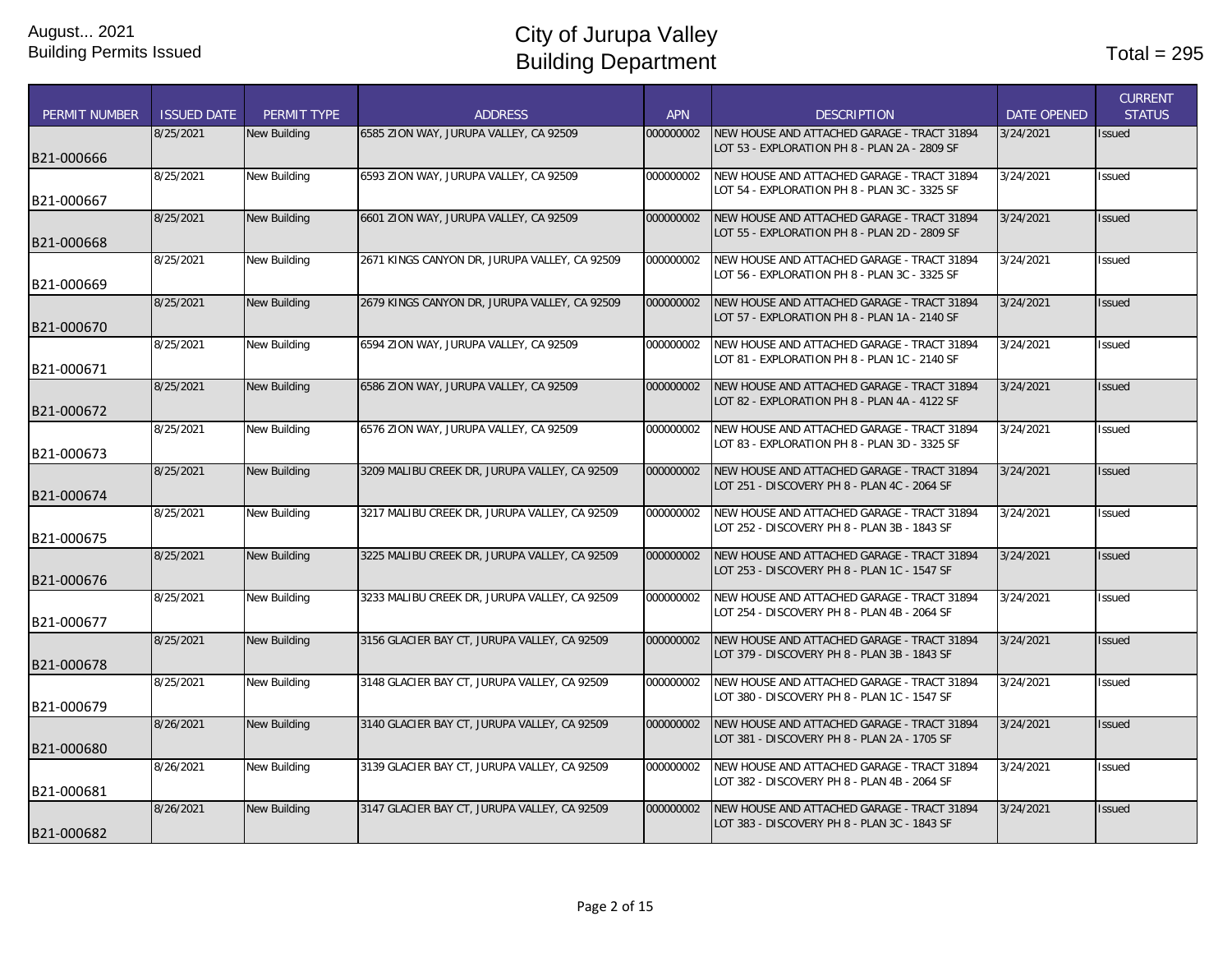| <b>PERMIT NUMBER</b> | <b>ISSUED DATE</b> | PERMIT TYPE              | <b>ADDRESS</b>                                | <b>APN</b> | <b>DESCRIPTION</b>                                                                             | <b>DATE OPENED</b> | <b>CURRENT</b><br><b>STATUS</b> |
|----------------------|--------------------|--------------------------|-----------------------------------------------|------------|------------------------------------------------------------------------------------------------|--------------------|---------------------------------|
|                      | 8/26/2021          | <b>New Building</b>      | 3155 GLACIER BAY CT, JURUPA VALLEY, CA 92509  | 000000002  | NEW HOUSE AND ATTACHED GARAGE - TRACT 31894                                                    | 3/24/2021          | <b>Issued</b>                   |
| B21-000683           |                    |                          |                                               |            | LOT 384 - DISCOVERY PH 8 - PLAN 4A - 2064 SF                                                   |                    |                                 |
|                      | 8/26/2021          | <b>New Building</b>      | 3163 GLACIER BAY CT, JURUPA VALLEY, CA 92509  | 000000002  | NEW HOUSE AND ATTACHED GARAGE - TRACT 31894                                                    | 3/24/2021          | <b>Issued</b>                   |
| B21-000684           |                    |                          |                                               |            | LOT 385 - DISCOVERY PH 8 - PLAN 1B - 1547 SF                                                   |                    |                                 |
|                      | 8/9/2021           | New Building             | 6607 BRYCE CANYON CT, JURUPA VALLEY, CA 92509 | 000000002  | NEW HOUSE AND ATTACHED GARAGE - TRACT 31894                                                    | 3/24/2021          | <b>Issued</b>                   |
| B21-000685           |                    |                          |                                               |            | LOT 140 - ADVENTURE PH 8 - PLAN 1A - 1792 SF                                                   |                    |                                 |
|                      | 8/9/2021           | <b>New Building</b>      | 6599 BRYCE CANYON CT, JURUPA VALLEY, CA 92509 | 000000002  | NEW HOUSE AND ATTACHED GARAGE - TRACT 31894                                                    | 3/24/2021          | <b>Issued</b>                   |
|                      |                    |                          |                                               |            | LOT 141 - ADVENTURE PH 8 - PLAN 2B - 2203 SF                                                   |                    |                                 |
| IB21-000686          | 8/9/2021           | <b>New Building</b>      | 6591 BRYCE CANYON CT, JURUPA VALLEY, CA 92509 | 000000002  | NEW HOUSE AND ATTACHED GARAGE - TRACT 31894                                                    | 3/24/2021          | Issued                          |
|                      |                    |                          |                                               |            | LOT 142 - ADVENTURE PH 8 - PLAN 3A - 2590 SF                                                   |                    |                                 |
| B21-000687           | 8/9/2021           | <b>New Building</b>      | 6583 BRYCE CANYON CT, JURUPA VALLEY, CA 92509 | 000000002  | NEW HOUSE AND ATTACHED GARAGE - TRACT 31894                                                    | 3/24/2021          | <b>Issued</b>                   |
|                      |                    |                          |                                               |            | LOT 143 - ADVENTURE PH 8 - PLAN 2D - 2203 SF                                                   |                    |                                 |
| B21-000688           |                    |                          |                                               |            |                                                                                                |                    |                                 |
|                      | 8/9/2021           | <b>New Building</b>      | 6575 BRYCE CANYON CT, JURUPA VALLEY, CA 92509 | 000000002  | NEW HOUSE AND ATTACHED GARAGE - TRACT 31894<br>LOT 144 - ADVENTURE PH 8 - PLAN 3D - 2590 SF    | 3/24/2021          | <b>Issued</b>                   |
| B21-000689           |                    |                          |                                               |            |                                                                                                |                    |                                 |
|                      | 8/9/2021           | <b>New Building</b>      | 6584 BRYCE CANYON CT, JURUPA VALLEY, CA 92509 | 000000002  | NEW HOUSE AND ATTACHED GARAGE - TRACT 31894<br>LOT 145 - ADVENTURE PH 8 - PLAN 1B - 1792 SF    | 3/24/2021          | <b>Issued</b>                   |
| B21-000690           |                    |                          |                                               |            |                                                                                                |                    |                                 |
|                      | 8/9/2021           | <b>New Building</b>      | 6592 BRYCE CANYON CT, JURUPA VALLEY, CA 92509 | 000000002  | NEW HOUSE AND ATTACHED GARAGE - TRACT 31894<br>LOT 146 - ADVENTURE PH 8 - PLAN 2A - 2203 SF    | 3/24/2021          | Issued                          |
| B21-000691           |                    |                          |                                               |            |                                                                                                |                    |                                 |
|                      | 8/9/2021           | <b>New Building</b>      | 6600 BRYCE CANYON CT, JURUPA VALLEY, CA 92509 | 000000002  | NEW HOUSE AND ATTACHED GARAGE - TRACT 31894<br>LOT 147 - ADVENTURE PH 8 - PLAN 1D - 1792 SF    | 3/24/2021          | <b>Issued</b>                   |
| B21-000692           |                    |                          |                                               |            |                                                                                                |                    |                                 |
|                      | 8/9/2021           | <b>New Building</b>      | 6608 BRYCE CANYON CT, JURUPA VALLEY, CA 92509 | 000000002  | NEW HOUSE AND ATTACHED GARAGE - TRACT 31894                                                    | 3/24/2021          | <b>Issued</b>                   |
| B21-000693           |                    |                          |                                               |            | LOT 148 - ADVENTURE PH 8 - PLAN 3B - 2590 SF                                                   |                    |                                 |
|                      | 8/24/2021          | Electrical               | 11350 RIVERSIDE DR, JURUPA VALLEY, CA 91752   | 156080028  | COSTCO WAREHOUSE DC: INSTALL 2 NEW PANELS 225A 4/26/2021                                       |                    | <b>Issued</b>                   |
|                      |                    |                          |                                               |            | EACH/ INSTALL 466 NEW FIXTURES/ CHANGEOUT 244<br><b>REPLACEMENT FIXTURES</b>                   |                    |                                 |
| B21-000964           |                    |                          |                                               |            |                                                                                                |                    |                                 |
|                      | 8/5/2021           | Alteration               | 4388 SERRANO DR, JURUPA VALLEY, CA 91752      | 156210093  | EQUIPMENT ANCHORAGE, SUPPORT STRUCTURE,<br>EQUIPMENT PRIMARY ELECTRICAL, MECHANICAL            | 5/4/2021           | Issued                          |
| B21-001077           |                    |                          |                                               |            | VENTILATION AND PLUMBING COMPRESSED AIR -                                                      |                    |                                 |
|                      | 8/20/2021          | Alteration               | 11848 CROSSBILL WAY, JURUPA VALLEY, CA 91752  | 160460001  | <b>BUILDING 2 PHASE 2</b><br>CONVERT 220 SF EXISTING BEDROOM, 227 SF                           | 6/1/2021           | <b>Issued</b>                   |
|                      |                    |                          |                                               |            | EXISITING GARAGE AND ADD 242 SF ADDTION FOR A                                                  |                    |                                 |
| B21-001258           | 8/10/2021          | <b>Building Revision</b> | 6770 PATS RANCH RD, JURUPA VALLEY, CA 91752   | 000000002  | TOTAL OF 689 SF ADU C & D PLAN<br>SOUND WALLS FOR VERNOLA PARK APARTMENTS                      | 6/9/2021           | Issued                          |
| B20-000120-R.01      |                    |                          |                                               |            |                                                                                                |                    |                                 |
|                      | 8/24/2021          | Addition                 | 11678 POTRERO DR, JURUPA VALLEY, CA 91752     | 160220057  | REMODEL EXISTING FIRST AND SECOND FLOOR, 1,049<br>SF FIRST FLOOR ADDITION, 804 SF SECOND FLOOR | 6/9/2021           | <b>Issued</b>                   |
|                      |                    |                          |                                               |            | ADDITION, COVERT TOTAL OF 61 SF OF GARAGE INTO                                                 |                    |                                 |
|                      |                    |                          |                                               |            | EXISTING DWELLING, 1,618 SF ATTACHED PATIO, 143                                                |                    |                                 |
| B21-001316           |                    |                          |                                               |            | SF COVER WALKWAY AND 647 SF CABANA                                                             |                    |                                 |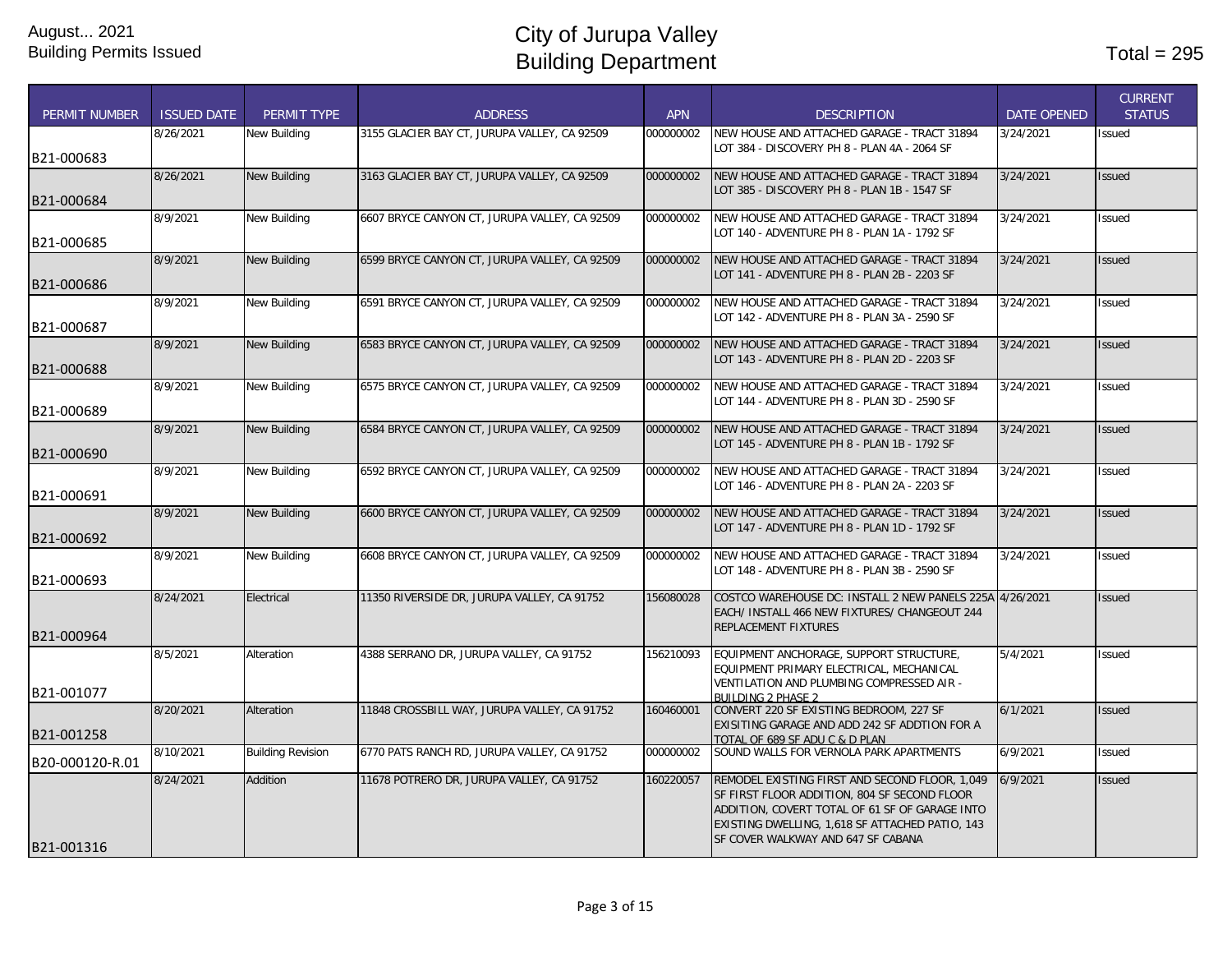| <b>PERMIT NUMBER</b> | <b>ISSUED DATE</b> | PERMIT TYPE              | <b>ADDRESS</b>                               | <b>APN</b> | <b>DESCRIPTION</b>                                                                                             | <b>DATE OPENED</b> | <b>CURRENT</b><br><b>STATUS</b> |
|----------------------|--------------------|--------------------------|----------------------------------------------|------------|----------------------------------------------------------------------------------------------------------------|--------------------|---------------------------------|
| B21-001339           | 8/5/2021           | Alteration               | 9640 BIRMINGHAM AVE, JURUPA VALLEY, CA 92509 | 167302001  | CONVERT 454 SF GARAGE INTO LAUNDRY ROOM 1<br><b>BEDROOM</b>                                                    | 6/11/2021          | Issued                          |
| B20-000647-R.02      | 8/26/2021          | <b>Building Revision</b> | 3675 DE FOREST CIR. JURUPA VALLEY. CA 91752  | 156360028  | <b>COMMERCIAL T.I.</b>                                                                                         | 6/17/2021          | Issued                          |
| B21-001429-R.01      | 8/3/2021           | <b>Building Revision</b> | 7341 GARNET RIDGE, JURUPA VALLEY, CA 92509   | 174392016  | SOLAR PV SYSTEM: 4 KW / 10 PANELS / 1 INVERTER /<br>NO MPU                                                     | 7/6/2021           | Issued                          |
| B21-001690           | 8/11/2021          | Mechanical               | 6615 BRENTON ST, JURUPA VALLEY, CA 92509     | 175243002  | HVAC CHANGEOUT: 4 TON / INSTALLED IN SAME<br>OCATION AS EXISITING IN SIDE YARD                                 | 7/8/2021           | <b>Issued</b>                   |
| B20-001165-D.01      | 8/6/2021           | Deferred Submittal       | 5356 PALOMA RD, JURUPA VALLEY, CA 92509      | 178171008  | SINGLE FAMILY DWELLING 1249 SF / ADU 624 SF                                                                    | 7/14/2021          | Issued                          |
| B21-001839           | 8/6/2021           | Mechanical               | 5948 ALLWOOD ST, JURUPA VALLEY, CA 92509     | 186092007  | HVAC CHANGEOUT: 2.5 TON 14 SEER PACKAGE UNIT ON 7/21/2021<br>ROOF AND (7) R-6 DUCTS                            |                    | Closed - Final                  |
| B21-001856           | 8/23/2021          | Plumbing                 | 6562 CORDIERITE CT, JURUPA VALLEY, CA 91752  | 152381008  | WATER HEATER CHANGEOUT: 50 GAL / INSTALLED IN<br>SAME LOCATION AS EXISITNG IN GARAGE                           | 7/26/2021          | Closed - Final                  |
| B20-001702-R.01      | 8/18/2021          | <b>Building Revision</b> | 4042 DELL AVE, JURUPA VALLEY, CA 92509       | 174211011  | 536 SF ROOM ADDITION AND 40 SF ATTACHED PATIO<br>COVER AND REMODEL 80 SF FRONT PORCH                           | 7/27/2021          | Issued                          |
| B20-001701-R.01      | 8/18/2021          | <b>Building Revision</b> | 4042 DELL AVE, JURUPA VALLEY, CA 92509       | 174211011  | 532 SF ATTACHED ADU C & D PLAN                                                                                 | 7/27/2021          | Issued                          |
| B21-001878           | 8/3/2021           | Electrical               | 6840 37TH ST, JURUPA VALLEY, CA 92509        | 174302014  | <b>INSTALL BATTERY BACKUP</b>                                                                                  | 7/28/2021          | Issued                          |
| B21-001895           | 8/5/2021           | Re-Roof                  | 6618 45TH ST, JURUPA VALLEY, CA 92509        | 182375008  | REROOF ONTOP OF EXISTING SHINGLES                                                                              | 7/29/2021          | Closed - Final                  |
| B21-001903           | 8/9/2021           | Electrical               | 5310 FULMER CT, JURUPA VALLEY, CA 91752      | 160472021  | <b>INSTALL TESLA POWERWALL &amp; BATTERY BACKUP</b>                                                            | 7/30/2021          | Issued                          |
| B21-001773-R.01      | 8/5/2021           | <b>Building Revision</b> | 7661 MISSION BLVD, JURUPA VALLEY, CA 92509   | 174170014  | SOLAR PV SYSTEM -8.875 KW DC / 25 PANELS/ 1<br>INVERTER / MPU 100A TO 225 AMPS                                 | 7/30/2021          | Issued                          |
| B21-001911           | 8/2/2021           | Mechanical               | 5635 CEDAR ST, JURUPA VALLEY, CA 92509       | 162141019  | CHANGING OUT 9 DUCTS R6 / INSTALLED IN SAME<br>LOCATION AS EXISTING IN ATTIC                                   | 8/1/2021           | <b>Issued</b>                   |
| B21-001913           | 8/2/2021           | Mechanical               | 3729 MINTERN ST, JURUPA VALLEY, CA 92509     | 179201004  | HVAC CHANGE 3 TON, 75K BTUS/ INSTALLED IN THE<br>SAME LOCATION AS EXISITING ON ROOF                            | 8/2/2021           | <b>Issued</b>                   |
| B21-001917           | 8/2/2021           | Mechanical               | 3956 STANTON ST. JURUPA VALLEY. CA 92509     | 170102006  | REPLACE 2.5 TON HVAC ON ROOF AND 6 DUCTS                                                                       | 8/2/2021           | Issued                          |
| B21-001918           | 8/2/2021           | Mechanical               | 6685 SUNDOWN DR, JURUPA VALLEY, CA 92509     | 182442011  | REPLACE 4 TON HVAC / 80K BTU'S / 5 DUCTS                                                                       | 8/2/2021           | Issued                          |
| B21-001919           | 8/2/2021           | Mechanical               | 5587 MARLATT ST, JURUPA VALLEY, CA 91752     | 161081005  | REPLACE 4 TON HVAC / 80K BTU'S                                                                                 | 8/2/2021           | Issued                          |
| B21-001921           | 8/6/2021           | Demolition               | 9245 JURUPA RD, JURUPA VALLEY, CA 92509      | 167160007  | DEMOLISH 3200 SF COMMERCIAL STRUCTURE<br>RIVERSIDE COUNTY CIP-17-B.05 - NO FEE C & D PLAN                      | 8/3/2021           | <b>Issued</b>                   |
| B21-001922           | 8/6/2021           | Demolition               | 9267 JURUPA RD, JURUPA VALLEY, CA 92509      | 186250007  | DEMOLISH 1580 SF COMMERCIAL STRUCTURE AND A<br>CANOPY CIP-17-B.5 RIVERSIDE COUNTY NO FEE C & D<br>PLAN         | 8/3/2021           | <b>Issued</b>                   |
| B21-001923           | 8/6/2021           | Demolition               | 9279 JURUPA RD, JURUPA VALLEY, CA 92509      | 000000001  | DEMOLISH 1000 SF COMMERCIAL STRUCTURE CIP-17-<br><b>B.5 RIVERSIDE COUNTY NO FEE C &amp; D PLAN</b>             | 8/3/2021           | <b>Issued</b>                   |
| B21-001924           | 8/6/2021           | Demolition               | 9300 JURUPA RD, JURUPA VALLEY, CA 92509      | 186250007  | DEMOLISH 4400 SFD COMMERICAL STRUCTURE AND A<br>CANOPY CIP-17-B.5 RIVERSIDE COUNTY NO FEE C & D<br><b>PLAN</b> | 8/3/2021           | Issued                          |
| B21-001925           | 8/3/2021           | Pool-Spa                 | 11654 PERIWINKLE PL, JURUPA VALLEY, CA 91752 | 160311015  |                                                                                                                | 8/3/2021           | Issued                          |
| B21-001926           | 8/3/2021           | <b>Miscellaneous</b>     | 6080 DORIS DR, JURUPA VALLEY, CA 92509       | 182222003  | REMOVE AND REPLACE ONE WALL HEATER SAME<br>LOCATION IN HALLWAY LIKE FOR LIKE                                   | 8/3/2021           | Issued                          |
| B21-001927           | 8/5/2021           | Alteration               | 11020 LIMONITE AVE, JURUPA VALLEY, CA 91752  | 157250008  | REPAIR DAMAGED STORE FRONT FROM CAR DAMANGE<br>TO ATUOZONE                                                     | 8/3/2021           | Issued                          |
| B21-001934           | 8/3/2021           | Electrical               | 9375 HASTINGS BLVD, JURUPA VALLEY, CA 92509  | 170101006  | PANEL UPGRADE FROM 100A TO 200A                                                                                | 8/3/2021           | <b>Issued</b>                   |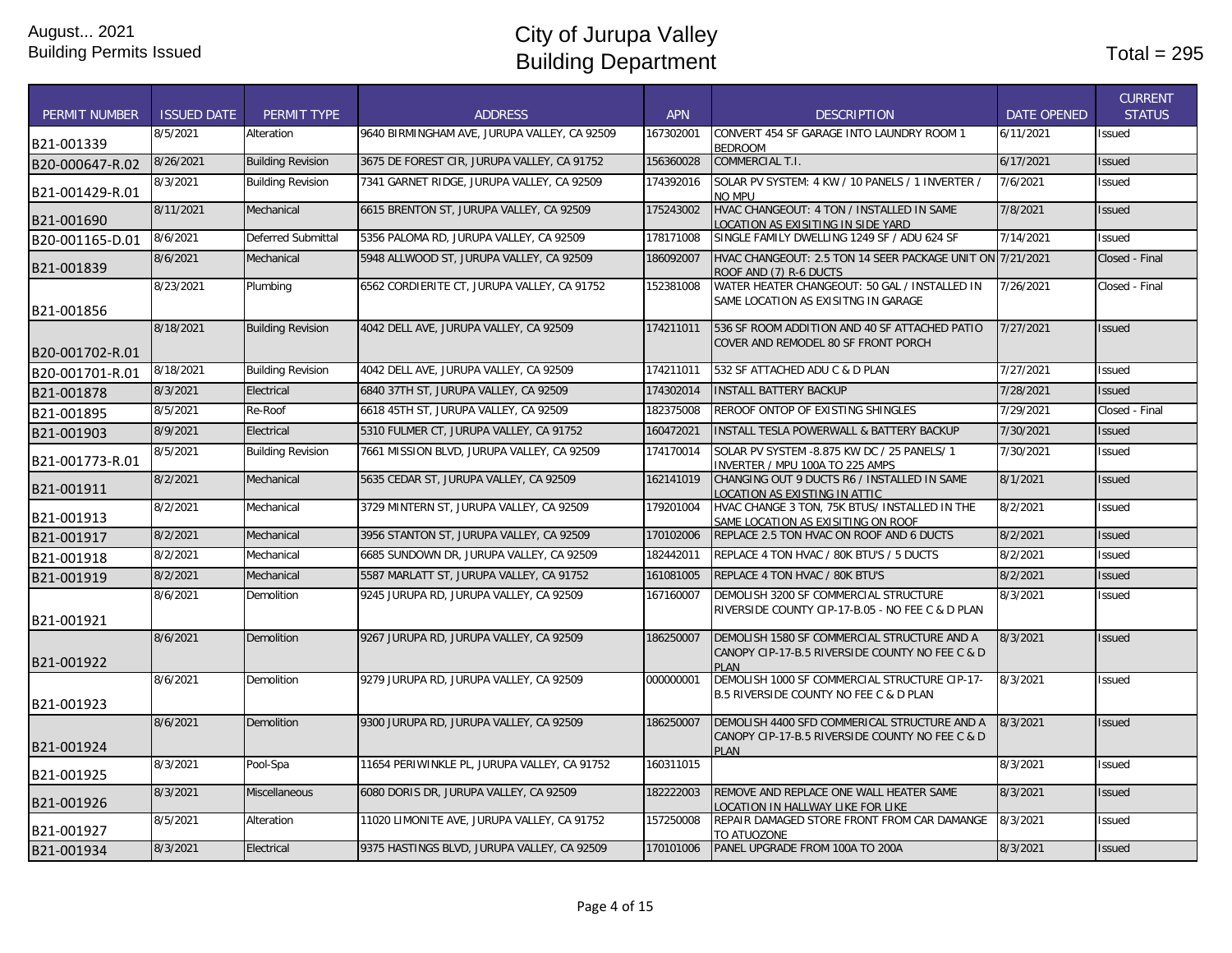| <b>PERMIT NUMBER</b> | <b>ISSUED DATE</b> | <b>PERMIT TYPE</b>       | <b>ADDRESS</b>                                | <b>APN</b> | <b>DESCRIPTION</b>                                                                           | <b>DATE OPENED</b> | <b>CURRENT</b><br><b>STATUS</b> |
|----------------------|--------------------|--------------------------|-----------------------------------------------|------------|----------------------------------------------------------------------------------------------|--------------------|---------------------------------|
|                      | 8/4/2021           |                          |                                               |            |                                                                                              | 8/3/2021           |                                 |
|                      |                    | Mechanical               | 2435 RORIMER DR, JURUPA VALLEY, CA 92509      | 175041003  | 4 TON A/C AND COIL CHANGE OUT LEFT SIDE YARD<br>LIKE FOR LIKE. 90K BTU FURNACE CHANGE OUT IN |                    | Issued                          |
| B21-001936           |                    |                          |                                               |            | CLOSET LIKE FOR LIKE                                                                         |                    |                                 |
|                      | 8/4/2021           | Pool-Spa                 | 5040 VIOLAS CT, JURUPA VALLEY, CA 91752       | 160281031  | POOL/SPA WITH EQUIPMENT / 145 LF OF GAS &                                                    | 8/4/2021           | <b>Issued</b>                   |
| B21-001939           |                    |                          |                                               |            | <b>ELECTRICAL LINE</b>                                                                       |                    |                                 |
| B21-001940           | 8/4/2021           | Pool-Spa                 | 4988 PRAIRIE RUN RD, JURUPA VALLEY, CA 91752  | 160494011  | POOL/SPA WITH EQUIPMENT                                                                      | 8/4/2021           | Issued                          |
| B21-001941           | 8/4/2021           | Re-Roof                  | 11087 HAMAL AVE, JURUPA VALLEY, CA 91752      | 160131022  | REMOVE EXISTING SHINGLES AND REPLACE WITH COOL 8/4/2021<br>ROOF SHINGLES                     |                    | <b>Issued</b>                   |
|                      | 8/5/2021           | Plumbing                 | 9351 56TH ST, JURUPA VALLEY, CA 92509         | 162100006  | WATER HEATER CHANGEOUT / 50 GALLONS /                                                        | 8/5/2021           | Closed - Final                  |
|                      |                    |                          |                                               |            | INSTALLED IN SAME LOCATION AS EXISTING IN GARAGE                                             |                    |                                 |
| B21-001945           |                    |                          |                                               |            |                                                                                              |                    |                                 |
| B21-001950           | 8/5/2021           | Pool-Spa                 | 8225 SWING DR, JURUPA VALLEY, CA 92509        | 166550029  | POOL AND SPA WITH EQUIPTMENT / GAS AND                                                       | 8/5/2021           | <b>Issued</b>                   |
|                      | 8/5/2021           | Mechanical               | 5737 BIRCHWOOD DR, JURUPA VALLEY, CA 92509    | 166630024  | ELECTRIC FOR FIRE PIT AND BBQ<br>HVAC CHANGEOUT / 4 TON 48K BTUS SAME LOCATION               | 8/5/2021           | Issued                          |
| B21-001952           |                    |                          |                                               |            | SIDE OF YARD                                                                                 |                    |                                 |
|                      | 8/5/2021           | Mechanical               | 3744 MEARS AVE, JURUPA VALLEY, CA 92509       | 174290003  | NEW HAVC 3 TON AND MINI SPLIT 1.5 TON ON SIDE OF                                             | 8/5/2021           | <b>Issued</b>                   |
| B21-001953           |                    |                          |                                               |            | YARD NO NEW DUCT WORK                                                                        |                    |                                 |
|                      | 8/12/2021          | <b>Building Revision</b> | 5242 DODD ST. JURUPA VALLEY. CA 91752         | 159292002  | SOLAR PV SYSTEM: 11.840 KW / 37 PANELS / 1                                                   | 8/6/2021           | Issued                          |
| B20-001970-R.01      |                    |                          |                                               |            | <b>INVERTER / SERVICE CHANGEOUT / UPGRADE TO 225</b><br><b>AMPS</b>                          |                    |                                 |
|                      | 8/6/2021           | Mechanical               | 6731 CAHUILLA ST, JURUPA VALLEY, CA 92509     | 186151011  | HVAC CHANGEOUT: 4 TON / (8) R-6 DUCTS / INSTALLED 8/6/2021                                   |                    | <b>Issued</b>                   |
|                      |                    |                          |                                               |            | IN SAME LOCATION AS EXISITING IN SIDE YARD                                                   |                    |                                 |
| B21-001958           |                    |                          |                                               |            |                                                                                              |                    |                                 |
| B21-001959           | 8/6/2021           | Mechanical               | 7172 SEBASTIAN AVE, JURUPA VALLEY, CA 92509   | 185112015  | HVAC CHANGEOUT: 3 TON / INSTALLED IN SAME                                                    | 8/6/2021           | <b>Issued</b>                   |
| B21-001960           | 8/6/2021           | Plumbing                 | 4471 PALAMINA CIR, JURUPA VALLEY, CA 92509    | 181325025  | OCATION AS EXISTING IN SIDE YARD<br>REPIPE ENTIRE HOME WITH PEX                              | 8/6/2021           | <b>Issued</b>                   |
|                      | 8/9/2021           | Re-Roof                  | 9165 64TH ST, JURUPA VALLEY, CA 92509         | 163060022  | REROOF COOL COMP SHINGELS                                                                    | 8/9/2021           | Closed - Final                  |
| B21-001972           |                    |                          |                                               |            |                                                                                              |                    |                                 |
| B21-001974           | 8/9/2021           | Pool-Spa                 | 11594 PERIWINKLE PL, JURUPA VALLEY, CA 91752  | 160311020  | POOL AND SPA                                                                                 | 8/9/2021           | <b>Issued</b>                   |
|                      | 8/19/2021          | <b>Building Revision</b> | 5988 HORSE CANYON RD, JURUPA VALLEY, CA 92509 | 165232006  | SOLAR PV SYSTEM: 10 KW / 25 PANELS / 1 INVERTER                                              | 8/9/2021           | Issued                          |
|                      |                    |                          |                                               |            | SERVICE CHANGEOUT: UPGRADE FROM 100 AMPS TO                                                  |                    |                                 |
| B21-001930-R.01      |                    |                          |                                               |            | 225 AMPS                                                                                     |                    |                                 |
| B21-001977           | 8/9/2021           | Electrical               | 5899 GRINNELL DR, JURUPA VALLEY, CA 92509     | 166482003  | SERVICE CHANGEOUT: UPGRADE FROM 100 AMPS TO<br>200 AMPS                                      | 8/9/2021           | <b>Issued</b>                   |
|                      | 8/10/2021          | Mechanical               | 8187 JURUPA RD, JURUPA VALLEY, CA 92509       | 166040023  | REPLACE 2 25K BTU'S WALL HEATERS - 1 IN THE                                                  | 8/10/2021          | <b>Issued</b>                   |
| B21-001981           |                    |                          |                                               |            | HALLWAY 1 IN THE LIVING ROOM                                                                 |                    |                                 |
|                      | 8/10/2021          | Alteration               | 5535 MONTERO RD, JURUPA VALLEY, CA 92509      | 186060034  | BATHROOM REMODEL - REPLACE BATHTUB AND WALLS 8/10/2021                                       |                    | <b>Issued</b>                   |
| B21-001982           |                    |                          |                                               |            | FOR NEW - REPLACE MIXING VALVE - INSTALL                                                     |                    |                                 |
|                      | 8/10/2021          | <b>Miscellaneous</b>     | 4739 PRESTON ST, JURUPA VALLEY, CA 91752      | 160432005  | HUMIDITY SWITCH SENSOR ON J BOX<br>REHABILITATE ILLEGAL GROW HOUSE BACK TO                   | 8/10/2021          | <b>Issued</b>                   |
| B21-001986           |                    |                          |                                               |            | ORIGNAL SINGLE FAMILY DWELLING                                                               |                    |                                 |
| B21-001987           | 8/11/2021          | <b>Demolition</b>        | 4130 MENNES AVE, JURUPA VALLEY, CA 92509      | 181190010  | DEMO BUILDING 12 C & D PLAN                                                                  | 8/10/2021          | Issued                          |
| B21-001990           | 8/10/2021          | Electrical               | 6940 36TH ST. JURUPA VALLEY. CA 92509         | 174301031  | TEMP POWER POLE 100A                                                                         | 8/10/2021          | Closed - Final                  |
| B21-001991           | 8/10/2021          | Pool-Spa                 | 11069 RYDER RD, JURUPA VALLEY, CA 91752       | 160433002  | POOL AND SPA WITH GAS AND ELECTRICAL                                                         | 8/10/2021          | <b>Issued</b>                   |
|                      | 8/11/2021          | Pool-Spa                 | 4498 CORTE ENTRADA, JURUPA VALLEY, CA 92509   | 183473022  | POOL AND SPA WITH GAS AND ELECTRICAL                                                         | 8/11/2021          | <b>Issued</b>                   |
| B21-001996           |                    |                          |                                               |            |                                                                                              |                    |                                 |
| B21-001997           | 8/27/2021          | Electrical               | 11640 HARREL ST, JURUPA VALLEY, CA 91752      | 156340042  | <b>INSTALL 7 CEILING FANS</b>                                                                | 8/11/2021          | Issued                          |
| B21-001998           | 8/11/2021          | Pool-Spa                 | 5923 LUCRETIA AVE, JURUPA VALLEY, CA 91752    | 160161011  | POOL / SPA WITH EQUIPMENT                                                                    | 8/11/2021          | <b>Issued</b>                   |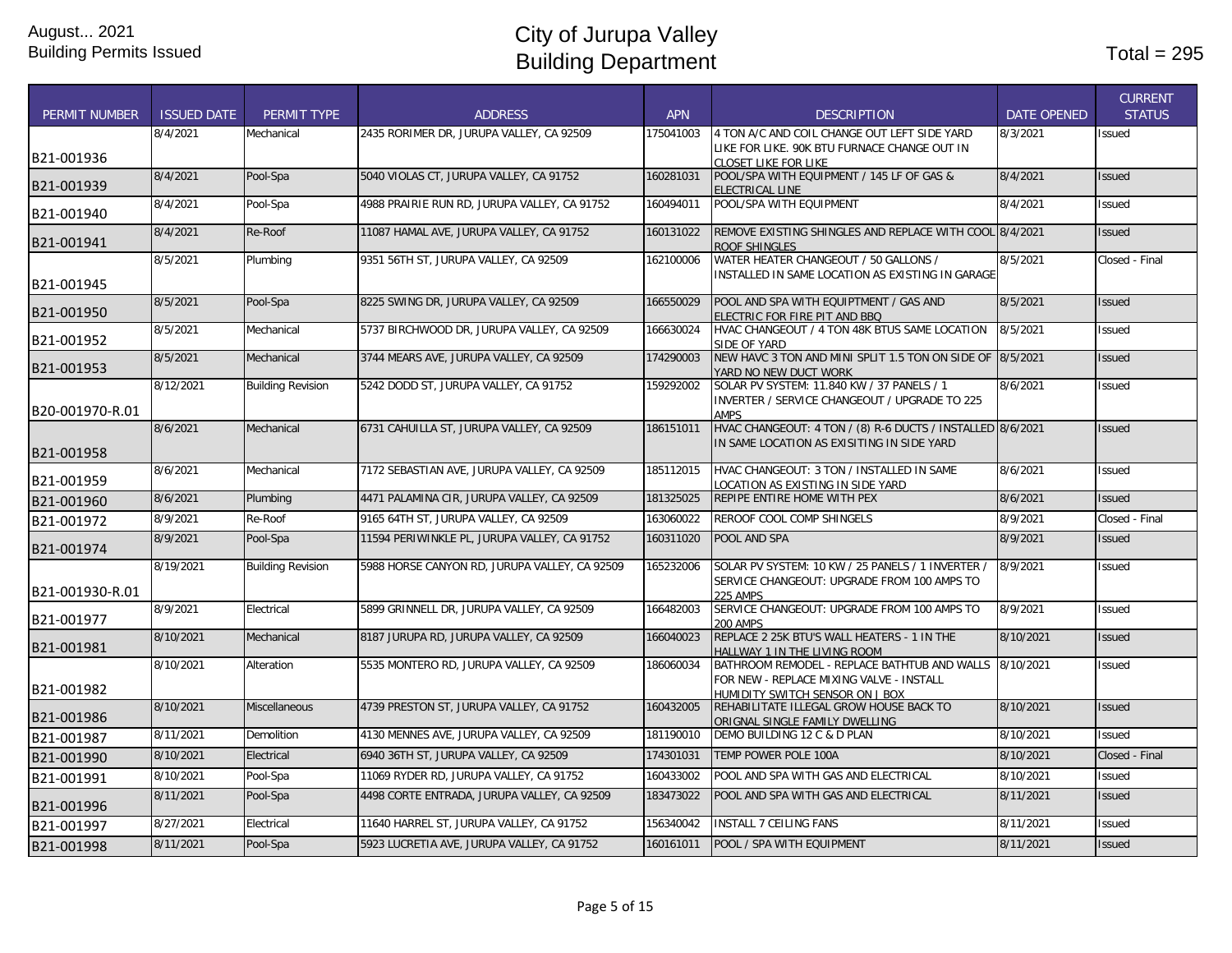|                      |                    |                          |                                                |            |                                                                                                                                         |                    | <b>CURRENT</b> |
|----------------------|--------------------|--------------------------|------------------------------------------------|------------|-----------------------------------------------------------------------------------------------------------------------------------------|--------------------|----------------|
| <b>PERMIT NUMBER</b> | <b>ISSUED DATE</b> | PERMIT TYPE              | <b>ADDRESS</b>                                 | <b>APN</b> | <b>DESCRIPTION</b>                                                                                                                      | <b>DATE OPENED</b> | <b>STATUS</b>  |
|                      | 8/11/2021          | Electrical               | 2228 FLEETWOOD DR. JURUPA VALLEY, CA 92509     | 178350029  | TPP- TEMP POWER POLE 1 / 200 AMP TEMP POWER<br>POLE : 2 BREAKER PANEL POLES : 3 LINE POLES FOR                                          | 8/9/2021           | <b>Issued</b>  |
| B21-002001           |                    |                          |                                                |            | CONSTRUCTION                                                                                                                            |                    |                |
| B21-002002           | 8/11/2021          | Re-Roof                  | 7453 HANOVER LN, JURUPA VALLEY, CA 92509       | 185332032  | REMOVE EXISTING SHINGLES AND REPLACE WITH COOL 8/11/2021<br>ROOF SHINGLES                                                               |                    | Closed - Final |
| B21-002003           | 8/11/2021          | <b>Miscellaneous</b>     | 4637 SNAP DRAGON ST, JURUPA VALLEY, CA 91752   | 160311035  | REHABILITATE ILLEGAL GROW HOUSE BACK TO SINGLE 8/11/2021<br><b>FAMILY HOME</b>                                                          |                    | Finaled        |
| B21-002004           | 8/11/2021          | Re-Roof                  | 5741 NEWTON ST, JURUPA VALLEY, CA 92509        | 178132015  | REMOVE EXISTING SHINGLES AND REPLACE WITH COOL 8/11/2021<br>ROOF SHINGLES                                                               |                    | Closed - Final |
| B21-002005           | 8/11/2021          | Plumbing                 | 7061 VALDEZ AVE, JURUPA VALLEY, CA 92509       | 185100018  | INSTALL WATER SOFTENER IN GARAGE                                                                                                        | 8/11/2021          | <b>Issued</b>  |
| B21-002006           | 8/13/2021          | Re-Roof                  | 6058 MARTINEZ AVE, JURUPA VALLEY, CA 92509     | 185285014  | REMOVE EXISITNG SHINGLES AND REPLACE WITH COOL 8/11/2021<br>ROOF SHINGLES                                                               |                    | Closed - Final |
| B21-002011           | 8/12/2021          | Electrical               | 6261 ARCHER ST, JURUPA VALLEY, CA 92509        | 163041004  | SERVICE CHANGEOUT: UPGRADE FROM 100 AMPS TO<br>200 AMPS                                                                                 | 8/12/2021          | <b>Issued</b>  |
| B21-002012           | 8/12/2021          | Alteration               | 11681 DAISY CT, JURUPA VALLEY, CA 91752        | 160300054  | REHABILITATE ILLEGAL GROW HOUSE BACK TO SINGLE 8/12/2021<br><b>FAMILY HOME</b>                                                          |                    | <b>Issued</b>  |
| B21-002016           | 8/13/2021          | Re-Roof                  | 3970 MENNES AVE, JURUPA VALLEY, CA 92509       | 181101041  | REMOVE EXISITNG SHINGLES AND REPLACE WITH COOL 8/12/2021<br>ROOF SHINGLES                                                               |                    | <b>Issued</b>  |
| B21-002017           | 8/13/2021          | Re-Roof                  | 2812 RAZOR WAY, JURUPA VALLEY, CA 92509        | 178271003  | REMOVE EXISITNG SHINGLES AND REPLACE WITH COOL 8/12/2021<br>ROOF SHINGLES                                                               |                    | <b>Issued</b>  |
| B21-002018           | 8/12/2021          | Mechanical               | 10940 IBERIA ST, JURUPA VALLEY, CA 91752       | 156183003  | HVAC CHANGE OUT SAME LOCATION IN BACKYARD                                                                                               | 8/12/2021          | <b>Issued</b>  |
| B21-002019           | 8/12/2021          | Electrical               | 4139 PYRITE ST, JURUPA VALLEY, CA 92509        | 171082003  | PANEL UPGRADE FROM 100A TO 200A                                                                                                         | 8/12/2021          | <b>Issued</b>  |
| B21-002020           | 8/12/2021          | Plumbing                 | 5856 REBECCA ST, JURUPA VALLEY, CA 92509       | 179023008  | HOUSE REPIPE 3/4" TO THE MAIN + 120 LF HOT &<br>COLD 1/2" TO THE MAIN + 100 LF HOT & COLD                                               | 8/12/2021          | <b>Issued</b>  |
| B21-001115-R.01      | 8/17/2021          | <b>Building Revision</b> | 3390 CAMPBELL ST, JURUPA VALLEY, CA 92509      | 173020013  | SOLAR PV SYSTEM - 8.14 KW DC / 22 MODULES / 1<br>INVERTER / 2 TESLA POWER WALLS                                                         | 8/12/2021          | <b>Issued</b>  |
| B21-002023           | 8/13/2021          | Plumbing                 | 6504 AVENUE JUAN DIAZ, JURUPA VALLEY, CA 92509 | 186290024  | WATER SERVICE REPAIR 70LF 1" PIPE                                                                                                       | 8/13/2021          | Closed - Final |
| B21-001170-R.02      | 8/17/2021          | <b>Building Revision</b> | 2892 HELLER DR, JURUPA VALLEY, CA 92509        | 177352005  | SOLAR PV SYSTEM / 5.68 KW DC / 16 PANELS / 16<br>MICROINVERTERS/ NO MPU                                                                 | 8/13/2021          | <b>Issued</b>  |
| B21-002027           | 8/13/2021          | Re-Roof                  | 5032 TROTH ST, JURUPA VALLEY, CA 91752         | 159192004  | REMOVE AND REPLACE COOL COMP SHINGLES                                                                                                   | 8/13/2021          | Closed - Final |
| B21-000626-R.03      | 8/24/2021          | <b>Building Revision</b> | 4312 RIDGEWOOD DR, JURUPA VALLEY, CA 92509     | 182131001  | SOLAR PV SYSTEM - 6.930 KW DC / 22 MODULES / 1<br>INVERTER / SERVICE CHANGEOUT: UPGRADE FROM 100<br>AMPS TO 200 AMPS / TESLA POWER WALL | 8/16/2021          | <b>Issued</b>  |
| B21-002038           | 8/16/2021          | Pool-Spa                 | 11887 SHALLOWS DR, JURUPA VALLEY, CA 91752     | 157280002  | POOL AND SPA WITH GAS AND ELECTRICAL                                                                                                    | 8/16/2021          | <b>Issued</b>  |
| B21-002040           | 8/16/2021          | Re-Roof                  | 8030 HAVEN VIEW DR, JURUPA VALLEY, CA 92509    | 163321021  | REMOVE EXISTING SHINGLES AND REPLACE WITH COOL 8/16/2021<br>ROOF SHINGLES                                                               |                    | <b>Issued</b>  |
| B21-002042           | 8/18/2021          | Plumbing                 | 10240 BELLEGRAVE AVE, JURUPA VALLEY, CA 91752  | 159040005  | WATER HEATER CHANGEOUT: 40 GAL / LOCATED IN<br>SAME LOCATION AS EXISTING IN GARAGE                                                      | 8/16/2021          | <b>Issued</b>  |
| B21-002043           | 8/16/2021          | Pool-Spa                 | 3257 PONTIAC AVE, JURUPA VALLEY, CA 92509      | 179082005  | POOL AND SPA WITH GAS AND ELECTRICAL                                                                                                    | 8/16/2021          | <b>Issued</b>  |
| B20-002199-R.01      | 8/24/2021          | <b>Building Revision</b> | 11991 LANDON DR, JURUPA VALLEY, CA 92509       | 1600400344 | COMMERCIAL T.I. - COOLER & FREEZER INSTALLATION                                                                                         | 8/16/2021          | <b>Issued</b>  |
|                      | 8/18/2021          | <b>Building Revision</b> | 4257 BRIGGS ST, JURUPA VALLEY, CA 92509        | 181240063  | SOLAR PV SYSTEM: 5.52 KW / 17 PANELS / 1 INVERTER                                                                                       | 8/17/2021          | <b>Issued</b>  |
| B21-002008-R.01      |                    |                          |                                                |            | / PANEL UPGARDE FROM 100 AMP TO 200 AMP                                                                                                 |                    |                |
| B21-002055           | 8/18/2021          | Demolition               | 9371 53RD ST. JURUPA VALLEY. CA 92509          | 167261021  | DEMO INTERIOR OF HOME AS NEEDED PER DAMAGE NO<br>C & D REQUIRED - TRASH TO BE TAKEN TO THE DUMP                                         | 8/18/2021          | <b>Issued</b>  |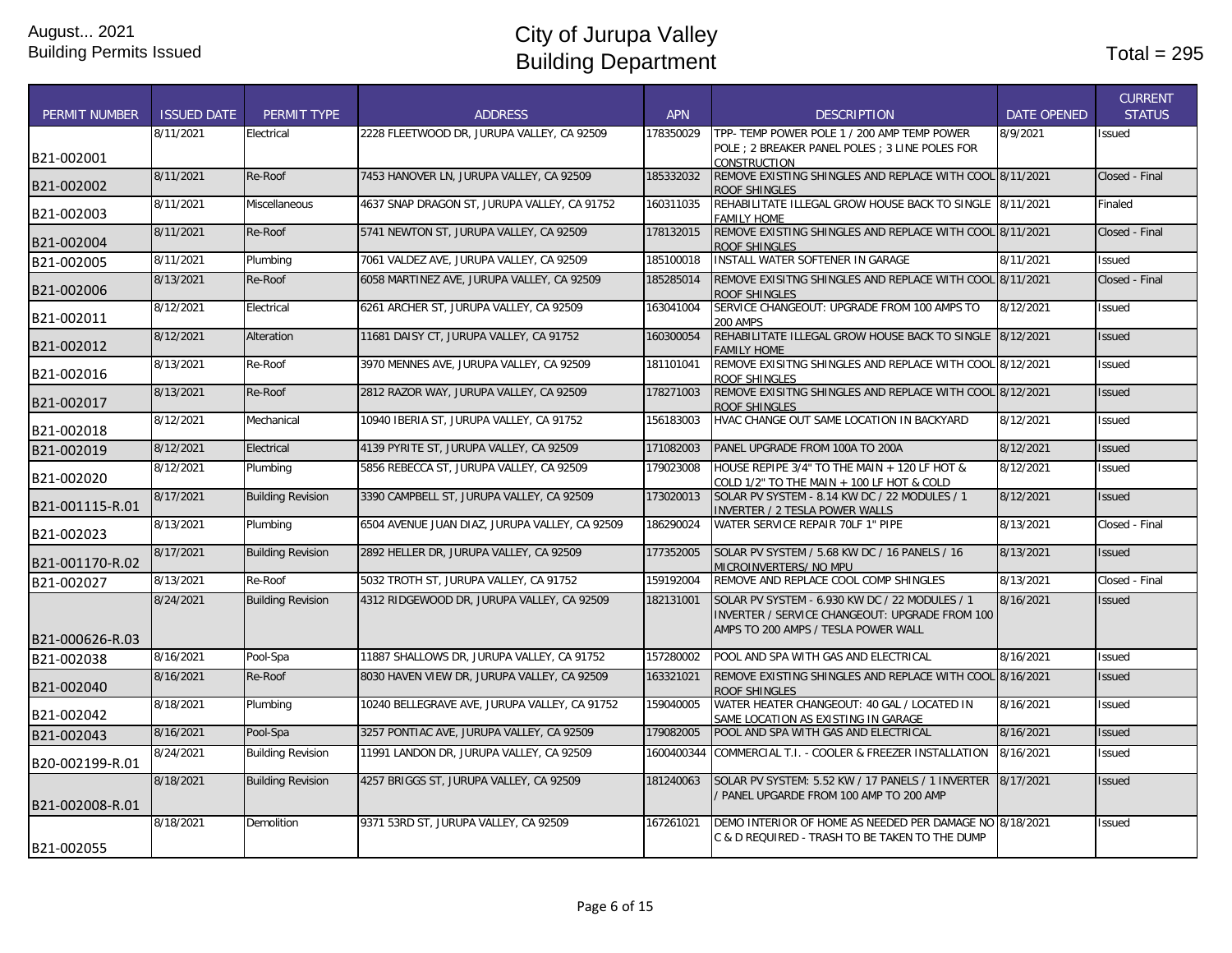| <b>PERMIT NUMBER</b> | <b>ISSUED DATE</b> | <b>PERMIT TYPE</b>       | <b>ADDRESS</b>                                | <b>APN</b> | <b>DESCRIPTION</b>                                                                                                                                                                                                                            | <b>DATE OPENED</b> | <b>CURRENT</b><br><b>STATUS</b> |
|----------------------|--------------------|--------------------------|-----------------------------------------------|------------|-----------------------------------------------------------------------------------------------------------------------------------------------------------------------------------------------------------------------------------------------|--------------------|---------------------------------|
|                      | 8/25/2021          | Mechanical               | 5949 PARAMOUNT DR, JURUPA VALLEY, CA 92509    | 177191002  | HVAC CHANGEOUT: 2 SEPARATE UNIT WALL HEATERS / 8/18/2021<br>35K BTUS / INSTALLED IN SAME LOCATION AS<br>EXISTING IN HALLWAY AND FRONT LIVING ROOM                                                                                             |                    | <b>Issued</b>                   |
| B21-002063           |                    |                          |                                               |            |                                                                                                                                                                                                                                               |                    |                                 |
| B21-002066           | 8/26/2021          | <b>Miscellaneous</b>     | 11100 IBERIA ST, JURUPA VALLEY, CA 91752      | 156140043  | 40' ALUMINUM FLAG POLE                                                                                                                                                                                                                        | 8/19/2021          | <b>Issued</b>                   |
| B21-001111-R.01      | 8/24/2021          | <b>Building Revision</b> | 5948 ALLWOOD ST, JURUPA VALLEY, CA 92509      | 186092007  | SOLAR PV SYSTEM; 7.15 KW / 22 PANELS / 22<br>MICROINVERTERS / SERVICE CHANGEOUT : UPGRADE<br><b>TO 200 AMPS</b>                                                                                                                               | 8/19/2021          | <b>Issued</b>                   |
| B21-001962-R.01      | 8/24/2021          | <b>Building Revision</b> | 10284 54TH ST, JURUPA VALLEY, CA 91752        | 161052021  | SOLAR PV SYSTEM: 6.800 KW / 17 PANELS / 1<br><b>INVERTER / NO MPU</b>                                                                                                                                                                         | 8/19/2021          | <b>Issued</b>                   |
| B21-001930-R.02      | 8/24/2021          | <b>Building Revision</b> | 5988 HORSE CANYON RD, JURUPA VALLEY, CA 92509 | 165232006  | SOLAR PV SYSTEM: 10 KW / 25 PANELS / 1 INVERTER /<br>SERVICE CHANGEOUT: UPGRADE FROM 100 AMPS TO<br><b>225 AMPS</b>                                                                                                                           | 8/19/2021          | <b>Issued</b>                   |
| B21-002069           | 8/19/2021          | Alteration               | 5670 JENSEN RANCH RD, JURUPA VALLEY, CA 92509 | 181311003  | REPALCE XISITNG TUB WITH WALK-IN TUB / 1 NEW 20<br>AMP CIRCUT FOR TUB OUTLET AND DRY WALL PATCH                                                                                                                                               | 8/19/2021          | <b>Issued</b>                   |
|                      | 8/19/2021          | Electrical               | 36823 TRACT, JURUPA VALLEY, CA                | 000000002  | TEMPORARY GENERATOR FOR TRACT 36823 - 70KVA<br>WHISPER WATT GENERATOR TO ENERGIZE THE 3<br>MODEL HOMES ON PERSANO STREET - THE TEMPORARY<br>GENERATOR WILL ONLY BE UTILIZED UNTIL SUCH TIME<br>AS SCE PROVIDES PERMANENT POWER TO THE JOBSITE | 8/19/2021          | Closed - Final                  |
| B21-002071           |                    |                          |                                               |            |                                                                                                                                                                                                                                               |                    |                                 |
| B21-002072           | 8/19/2021          | Mechanical               | 9470 BELLEGRAVE AVE, JURUPA VALLEY, CA 92509  | 170302057  | HVAC CHANGE OUT 3 TON / 8 DUCTS SAME LOCATION<br><b>ROOF MOUNTED</b>                                                                                                                                                                          | 8/19/2021          | <b>Issued</b>                   |
| B21-001659-R.02      | 8/24/2021          | <b>Building Revision</b> | 2812 RAZOR WAY, JURUPA VALLEY, CA 92509       | 178271003  | SOLAR PV SYSTEM / 14.220 KW DC / 36 PANELS / 36<br>MICROINVERTERS / SERVICE CHANGEOUT: NEW 125<br>AMP SERVICE EQUIPMENT                                                                                                                       | 8/19/2021          | Issued                          |
| B21-002075           | 8/19/2021          | Re-Roof                  | 7957 STANDISH AVE, JURUPA VALLEY, CA 92509    | 166141012  | LEAGALIZE REROOF REMOVE AND REPLACE COLD COMP 8/19/2021<br>SHINGLES GARAGE ONLY                                                                                                                                                               |                    | <b>Issued</b>                   |
| B21-002077           | 8/19/2021          | Plumbing                 | 6382 ALTON ST, JURUPA VALLEY, CA 92509        | 182092006  | WATER HEATER CHANGEOUT: 40 GAL / INSTALLED IN<br>SAME LOCATION AS EXISITNG IN HALL CLOSET                                                                                                                                                     | 8/19/2021          | Issued                          |
| B21-002078           | 8/19/2021          | <b>Demolition</b>        | 9267 JURUPA RD, JURUPA VALLEY, CA 92509       | 167160044  | DEMO UNDERGROUND STORAGE TANK                                                                                                                                                                                                                 | 8/19/2021          | <b>Issued</b>                   |
| B21-002084           | 8/20/2021          | Re-Roof                  | 4026 WALLACE ST, JURUPA VALLEY, CA 92509      | 181112004  | REMOVE 2 LAYERS OF EXISTING SHINGLES AND<br>REPLACE WITH COOL ROOF SHINGLES                                                                                                                                                                   | 8/20/2021          | <b>Issued</b>                   |
| B21-002087           | 8/20/2021          | Pool-Spa                 | 5542 MARLATT ST, JURUPA VALLEY, CA 91752      | 161082023  | POOL AND SPA WITH GAS AND ELECTRICAL AND GAS<br>LINE FOR FIREPIT                                                                                                                                                                              | 8/20/2021          | <b>Issued</b>                   |
| B21-002089           | 8/24/2021          | Plumbing                 | 11811 AMETHYST CT, JURUPA VALLEY, CA 91752    | 152380016  | WATER HEATER CHANGEOUT: 50 GAL / INSTALLED IN<br>SAME LOCATION AS EXISTING IN GARAGE                                                                                                                                                          | 8/23/2021          | <b>Issued</b>                   |
| B21-002092           | 8/23/2021          | Alteration               | 8215 BALDWIN AVE, JURUPA VALLEY, CA 92509     | 166393005  | CONVERT LOFT INTO BEDROOM                                                                                                                                                                                                                     | 8/23/2021          | Issued                          |
| B21-002094           | 8/23/2021          | Mechanical               | 11062 PLUTO PL, JURUPA VALLEY, CA 91752       | 160163020  | REPLACE 4 TON HVAC & COIL / 80 K BTU FURNACE / R-8 8/23/2021<br><b>DUCT SYSTEM</b>                                                                                                                                                            |                    | <b>Issued</b>                   |
| B21-002095           | 8/23/2021          | Electrical               | 3170 VINTAGE PL, JURUPA VALLEY, CA 92509      | 173203011  | SERVICE CHANGEOUT: UPGRADE FROM 100 AMPS TO<br><b>200 AMPS</b>                                                                                                                                                                                | 8/23/2021          | <b>Issued</b>                   |
| B21-002096           | 8/23/2021          | Electrical               | 37052 TRACT, JURUPA VALLEY, CA                | 000000002  | TEMP POWER - TRACT 37052 - LOT 7 AT 5915 WHITE<br>WILLOW - 200 AMP                                                                                                                                                                            | 8/23/2021          | <b>Issued</b>                   |
| B21-002101           | 8/24/2021          | Re-Roof                  | 3710 CAMPBELL ST, JURUPA VALLEY, CA 92509     | 173100008  | REMOVE AND REPLACE WITH COMP SHINGLES                                                                                                                                                                                                         | 8/24/2021          | Issued                          |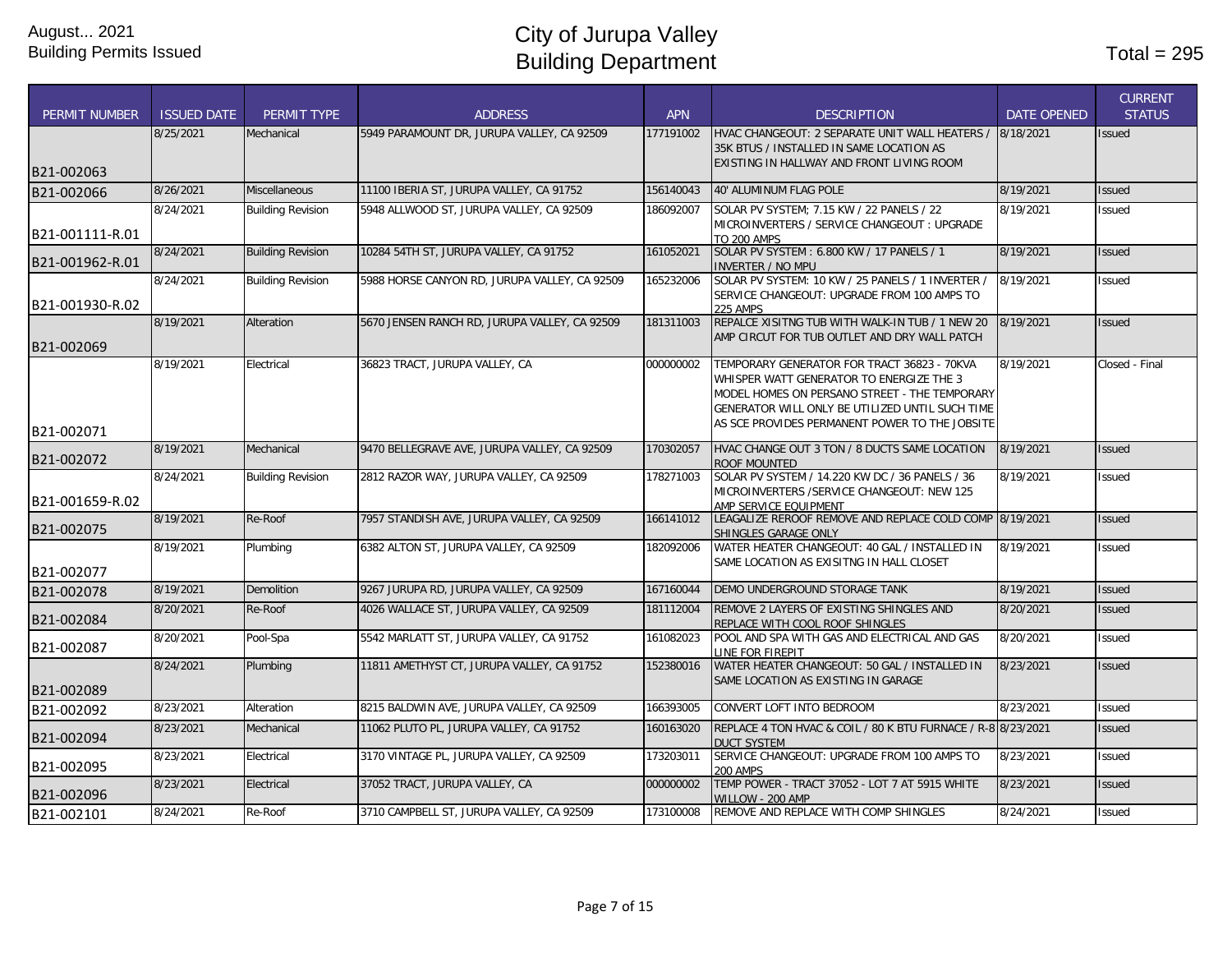| <b>PERMIT NUMBER</b> | <b>ISSUED DATE</b> | PERMIT TYPE              | <b>ADDRESS</b>                                            | <b>APN</b> | <b>DESCRIPTION</b>                                                                                                                    | <b>DATE OPENED</b> | <b>CURRENT</b><br><b>STATUS</b> |
|----------------------|--------------------|--------------------------|-----------------------------------------------------------|------------|---------------------------------------------------------------------------------------------------------------------------------------|--------------------|---------------------------------|
|                      | 8/30/2021          | <b>Building Revision</b> | 4312 RIDGEWOOD DR, JURUPA VALLEY, CA 92509                | 182131001  | SOLAR PV SYSTEM - 6.930 KW DC / 22 MODULES / 1<br>INVERTER / SERVICE CHANGEOUT: UPGRADE FROM 100                                      | 8/24/2021          | <b>Issued</b>                   |
| B21-000626-R.04      |                    |                          |                                                           |            | AMPS TO 200 AMPS / TESLA POWER WALL                                                                                                   |                    |                                 |
| B21-002105           | 8/24/2021          | Pool-Spa                 | 8340 SETTLERS CT, JURUPA VALLEY, CA 92509                 | 166670011  | POOL AND SPA WITH EQUIPMENT / 400K BUT'S / 213 LF 8/24/2021<br>OF GAS LINE AND 204 CONDUIT                                            |                    | <b>Issued</b>                   |
|                      | 8/25/2021          | Alteration               | 6891 BROOKNOLL AVE, JURUPA VALLEY, CA 92509               | 182472004  | BATHROOM REMODEL: REMOVE EXISTING PAN AND<br>FIBERGLASS WALLS, REPLACE WITH ACRYLIC PAN AND                                           | 8/25/2021          | <b>Issued</b>                   |
| B21-002116           |                    |                          |                                                           |            | WALLS IN SAME LOCATION AND REPLACE MIXING VALVE                                                                                       |                    |                                 |
| B21-002117           | 8/25/2021          | Plumbing                 | 5697 LUCRETIA AVE, JURUPA VALLEY, CA 91752                | 160071053  | 32 LF OF 3/4 INCHES TO CONNECT TO WATER MERTER                                                                                        | 8/25/2021          | Closed - Final                  |
| B21-002120           | 8/26/2021          | Electrical               | 9544 BEN NEVIS BLVD, JURUPA VALLEY, CA 92509              | 170060011  | SERVICE CHANGEOUT: UPGRADE FROM 50 AMPS TO 100 8/26/2021<br><b>AMPS</b>                                                               |                    | <b>Issued</b>                   |
| B21-002123           | 8/26/2021          | Electrical               | 6815 VALLEY WAY, JURUPA VALLEY, CA 92509                  | 183111008  | INSTALL 30 AMP CIRCUT BREAKER FOR NEW BEVERAGE 8/26/2021<br>MACHINE.                                                                  |                    | <b>Issued</b>                   |
| B21-002130           | 8/27/2021          | Re-Roof                  | 11043 SKY COUNTRY DR, JURUPA VALLEY, CA 91752             | 160172025  | REMOVE AND REPLACE COOL COMP SHINGLES                                                                                                 | 8/27/2021          | <b>Issued</b>                   |
| B21-002132           | 8/27/2021          | Re-Roof                  | 5714 SKYLOFT DR, JURUPA VALLEY, CA 92509                  | 185373004  | REMOVE EXISTING TILE REPLACE PAPER LAY BACK<br><b>EXISTING TILE.</b>                                                                  | 8/27/2021          | <b>Issued</b>                   |
| B21-002134           | 8/30/2021          | Re-Roof                  | 5565 ASH ST, JURUPA VALLEY, CA 92509                      | 162040022  | REMOVE AND REPLACE COOL COMP SHINGLES                                                                                                 | 8/30/2021          | <b>Issued</b>                   |
| B21-002135           | 8/30/2021          | Pool-Spa                 | 11606 PERIWINKLE PL, JURUPA VALLEY, CA 91752              | 160311019  | POOL AND SPA WITH ELECTRICAL AND GAS                                                                                                  | 8/30/2021          | <b>Issued</b>                   |
| B21-002137           | 8/30/2021          | Re-Roof                  | 5635 SHARON WAY, JURUPA VALLEY, CA 92509                  | 185100002  | RE ROOF - COOL ROOF SHINGLES GOING OVER 1<br><b>EXISTING LAYER</b>                                                                    | 8/30/2021          | <b>Issued</b>                   |
| B21-002139           | 8/30/2021          | Pool-Spa                 | 4675 VANDERHAM WAY, JURUPA VALLEY, CA 91752               | 160503011  | POOL AND SPA WITH GAS AND ELECTRICAL AND GAS<br>FOR FIRE BOWLS                                                                        | 8/30/2021          | Issued                          |
| B21-002141           | 8/30/2021          | Alteration               | 4271 RIDGEWOOD DR, JURUPA VALLEY, CA 92509                | 182110032  | REMODEL KITCHEN 7 LIGHTS / 6 GFI / 2 SWITCHES /<br>DRYWALL AS NEEDED / REPLACE SINK / REPLACE HOOD<br>GARBAGE DISPOSAL AND DISHWASHER | 8/30/2021          | <b>Issued</b>                   |
| B21-002145           | 8/30/2021          | Electrical               | 6328 CINNABAR DR, JURUPA VALLEY, CA 92509                 | 177122005  | SERVICE CHANGEOUT: UPGRADE FROM 30 AMPS TO 100 8/30/2021<br><b>AMPS</b>                                                               |                    | <b>Issued</b>                   |
| B21-002149           | 8/31/2021          | Electrical               | 9032 BLACK THORN ST, Jurupa Valley, California 92509      | 000000001  | <b>TEMPORARY POWER</b>                                                                                                                | 8/31/2021          | <b>Issued</b>                   |
| B21-002153           | 8/31/2021          | Electrical               | 9357 BELLEGRAVE AVE, JURUPA VALLEY, CA 92509              | 170270004  | SERVICE CHANGEOUT: UPGRADE FROM 100 AMPS TO<br><b>200 AMPS</b>                                                                        | 8/31/2021          | Issued                          |
| B21-002155           | 8/31/2021          | Electrical               | 5464 GOLDEN WEST AVE, JURUPA VALLEY, CA 92509             | 186080006  | SERVICE CHANGEOUT: NEW 200 AMP SERVICE<br><b>EQUIPMENT</b>                                                                            | 8/31/2021          | <b>Issued</b>                   |
| B20-001114           | 8/19/2021          | Patio                    | 4732 CYDNEY CIR, JURUPA VALLEY, CA 92509                  | 166661013  | 516 SF FREE STANDING PATIO COVER / 2 HEATERS / 4<br><b>IGHTS</b>                                                                      | 7/20/2020          | <b>Issued</b>                   |
| B20-001970           | 8/6/2021           | Solar PV                 | 5242 DODD ST, JURUPA VALLEY, CA 91752                     | 159292002  | SOLAR PV SYSTEM: 11.840 KW / 37 PANELS / 1<br>INVERTER / SERVICE CHANGEOUT / UPGRADE TO 225<br><b>AMPS</b>                            | 11/17/2020         | Closed - Final                  |
| B20-002167           | 8/25/2021          | Patio                    | 4865 BAYMEADOW DR, JURUPA VALLEY, CA 92509                | 167312003  | 840 SF ATTACHED PATIO                                                                                                                 | 12/11/2020         | <b>Issued</b>                   |
| B21-000131           | 8/11/2021          | Patio                    | 8304 LIMONITE AVE, #A, JURUPA VALLEY, CA 92509            | 163400037  | 540 SF ENCLOSED RESTAURAUNT PATIO                                                                                                     | 1/25/2021          | <b>Issued</b>                   |
| B21-000312           | 8/17/2021          | Sign - Permanent         | 11032 CANTU GALLEANO RANCH RD, JURUPA VALLEY,<br>CA 91752 | 156350025  | 2 MONUMENT SIGNS WITH ACCENT LIGHTING                                                                                                 | 2/16/2021          | <b>Issued</b>                   |
| B21-000967           | 8/26/2021          | Patio                    | 9264 BIG MEADOW RD, JURUPA VALLEY, CA 92509               | 165270006  | 811 SF PATIO COVER WITH KITCHEN AND SITTING<br><b>AREA</b>                                                                            | 4/26/2021          | <b>Issued</b>                   |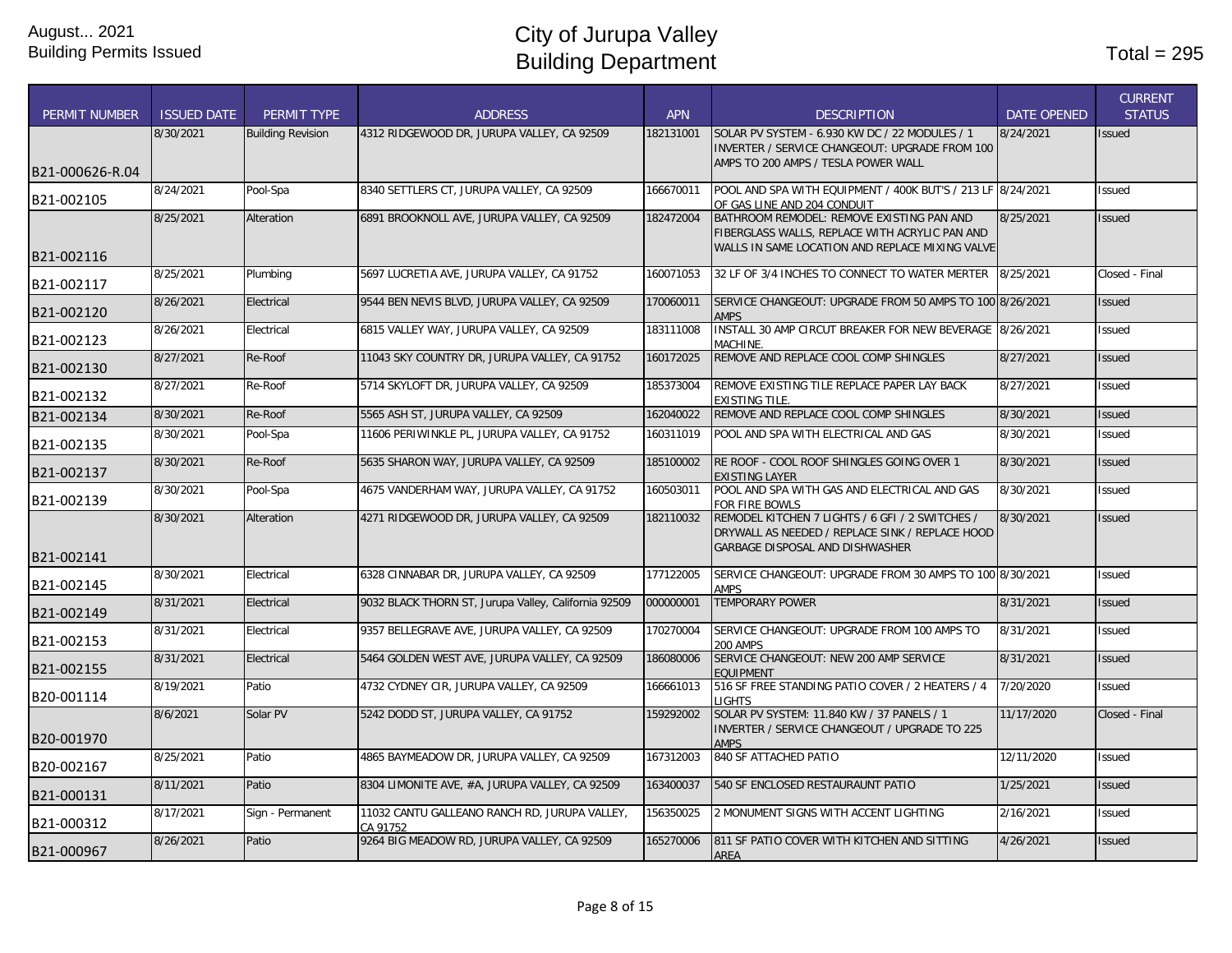| <b>PERMIT NUMBER</b> | <b>ISSUED DATE</b> | <b>PERMIT TYPE</b> | <b>ADDRESS</b>                              | <b>APN</b> | <b>DESCRIPTION</b>                                                                                        | <b>DATE OPENED</b> | <b>CURRENT</b><br><b>STATUS</b> |
|----------------------|--------------------|--------------------|---------------------------------------------|------------|-----------------------------------------------------------------------------------------------------------|--------------------|---------------------------------|
| B21-001098           | 8/27/2021          | Patio              | 8010 MARTINGALE DR, JURUPA VALLEY, CA 92509 | 166602024  | 22 X 28 PATIO COVER ENGINEERED                                                                            | 5/5/2021           | <b>Issued</b>                   |
| B21-001170           | 8/17/2021          | Solar PV           | 2892 HELLER DR, JURUPA VALLEY, CA 92509     | 177352005  | SOLAR PV SYSTEM / 5.68 KW DC / 16 PANELS / 16<br>MICROINVERTERS/ NO MPU                                   | 5/17/2021          | <b>Issued</b>                   |
| B21-001429           | 8/3/2021           | Solar PV           | 7341 GARNET RIDGE, JURUPA VALLEY, CA 92509  | 174392016  | SOLAR PV SYSTEM: 4 KW / 10 PANELS / 1 INVERTER /<br>NO MPU                                                | 6/22/2021          | Closed - Final                  |
| B21-001577           | 8/3/2021           | Solar PV           | 5473 APPALOOSA AVE, JURUPA VALLEY, CA 92509 | 162020018  | SOLAR PV SYSTEM: 3.52 KW / 8 PANELS / 1 INVERTER /<br><b>NO MPU</b>                                       | 6/24/2021          | Closed - Final                  |
| B21-001662           | 8/18/2021          | Solar PV           | 3931 HUNTER ST. JURUPA VALLEY. CA 92509     | 170090020  | SOLAR PV SYSTEM: 7.1 KW / 20 PANELS / 1 INVERTERS<br>SERVICE CHANGEOUT: UPGRADE FROM 100 TO 200<br>AMPS   | 7/7/2021           | <b>Issued</b>                   |
| B21-001700           | 8/24/2021          | Solar PV           | 11682 PAMPUS DR. JURUPA VALLEY. CA 91752    | 160220069  | SOLAR PV SYSTEM: 7.1 KW / 20 PANELS / 1 INVERTER /<br>NO MPU                                              | 7/9/2021           | <b>Issued</b>                   |
| B21-001774           | 8/12/2021          | Solar PV           | 5706 CROWN DR, JURUPA VALLEY, CA 91752      | 160184004  | SOLAR PV SYSTEM: 13.3 KW / 38 PANELS / 38<br>MICROINVERTERS / NO MPU                                      | 7/19/2021          | Issued                          |
| B21-001777           | 8/4/2021           | Solar PV           | 7561 WHITNEY DR, JURUPA VALLEY, CA 92509    | 183361016  | SOLAR PV SYSTEM- GROUND MOUNT: 31.35 KW / 61<br>PANELS / 2 INVERTERS                                      | 7/19/2021          | <b>Issued</b>                   |
| B21-001783           | 8/3/2021           | Solar PV           | 3104 MAMMOTH AVE, JURUPA VALLEY, CA 92509   | 000000003  | SOLAR PV SYSTEM - 3.42 KW / 9 MODULES/ 9<br><b>INVERTERS - REFERENCE MASTER SOLAR PLAN B20-</b><br>000464 | 7/19/2021          | <b>Issued</b>                   |
| B21-001784           | 8/3/2021           | Solar PV           | 3112 MAMMOTH AVE, JURUPA VALLEY, CA 92509   | 000000002  | SOLAR PV SYSTEM - 3.8 KW / 10 MODULES / 10<br>INVERTERS - REFERENCE MASTER SOLAR B20-000464               | 7/19/2021          | <b>Issued</b>                   |
| B21-001785           | 8/3/2021           | Solar PV           | 3120 MAMMOTH AVE, JURUPA VALLEY, CA 92509   | 000000002  | SOLAR PV SYSTEM - 3.42 KW / 9 MODULES / 9<br>INVERTERS - REFERENCE MASTER SOLAR B20-000464                | 7/19/2021          | <b>Issued</b>                   |
| B21-001786           | 8/3/2021           | Solar PV           | 3111 MAMMOTH AVE, JURUPA VALLEY, CA 92509   | 000000002  | SOLAR PV SYSTEM - 3.42 KW / 9 MODULES / 9<br><b>INVERTERS - REFERENCE MASTER SOLAR B20-000464</b>         | 7/19/2021          | <b>Issued</b>                   |
| B21-001787           | 8/3/2021           | Solar PV           | 3103 MAMMOTH AVE, JURUPA VALLEY, CA 92509   | 000000002  | SOLAR PV SYSTEM - 3.8 KW / 10 MODULES / 10<br>INVERTERS - REFERENCE MASTER SOLAR B20-000464               | 7/19/2021          | <b>Issued</b>                   |
| B21-001788           | 8/3/2021           | Solar PV           | 3095 MAMMOTH AVE, JURUPA VALLEY, CA 92509   | 000000002  | SOLAR PV SYSTEM - 3.42 KW / 9 MODULES / 9<br>INVERTERS - REFERENCE MASTER SOLAR B20-000464                | 7/19/2021          | <b>Issued</b>                   |
| B21-001790           | 8/3/2021           | Solar PV           | 3054 FLAGSTAFF DR. JURUPA VALLEY, CA 92509  | 000000002  | SOLAR PV SYSTEM - 3.8 KW / 10 MODULES / 10<br>INVERTERS - REFERENCE MASTER SOLAR B20-000464               | 7/19/2021          | <b>Issued</b>                   |
| B21-001791           | 8/3/2021           | Solar PV           | 3062 FLAGSTAFF CT, JURUPA VALLEY, CA 92509  | 000000002  | SOLAR PV SYSTEM - 3.8 KW / 10 MODULES / 10<br><b>INVERTERS - REFERENCE MASTER SOLAR B20-000464</b>        | 7/19/2021          | <b>Issued</b>                   |
| B21-001792           | 8/3/2021           | Solar PV           | 3070 FLAGSTAFF DR, JURUPA VALLEY, CA 92509  | 000000002  | SOLAR PV SYSTEM - 3.8 KW / 10 MODULES / 10<br><b>INVERTERS - REFERENCE MASTER SOLAR B20-000464</b>        | 7/19/2021          | Issued                          |
| B21-001793           | 8/3/2021           | Solar PV           | 3078 FLAGSTAFF DR, JURUPA VALLEY, CA 92509  | 000000002  | SOLAR PV SYSTEM - 3.42 KW / 9 MODULES / 9<br>INVERTERS - REFERENCE MASTER SOLAR B20-000464                | 7/19/2021          | <b>Issued</b>                   |
| B21-001794           | 8/3/2021           | Solar PV           | 6458 BIG BEND WAY, JURUPA VALLEY, CA 92509  | 000000002  | SOLAR PV SYSTEM - 3.42 KW / 9 MODULES / 9<br><b>INVERTERS - REFERENCE MASTER SOLAR B20-000465</b>         | 7/19/2021          | Issued                          |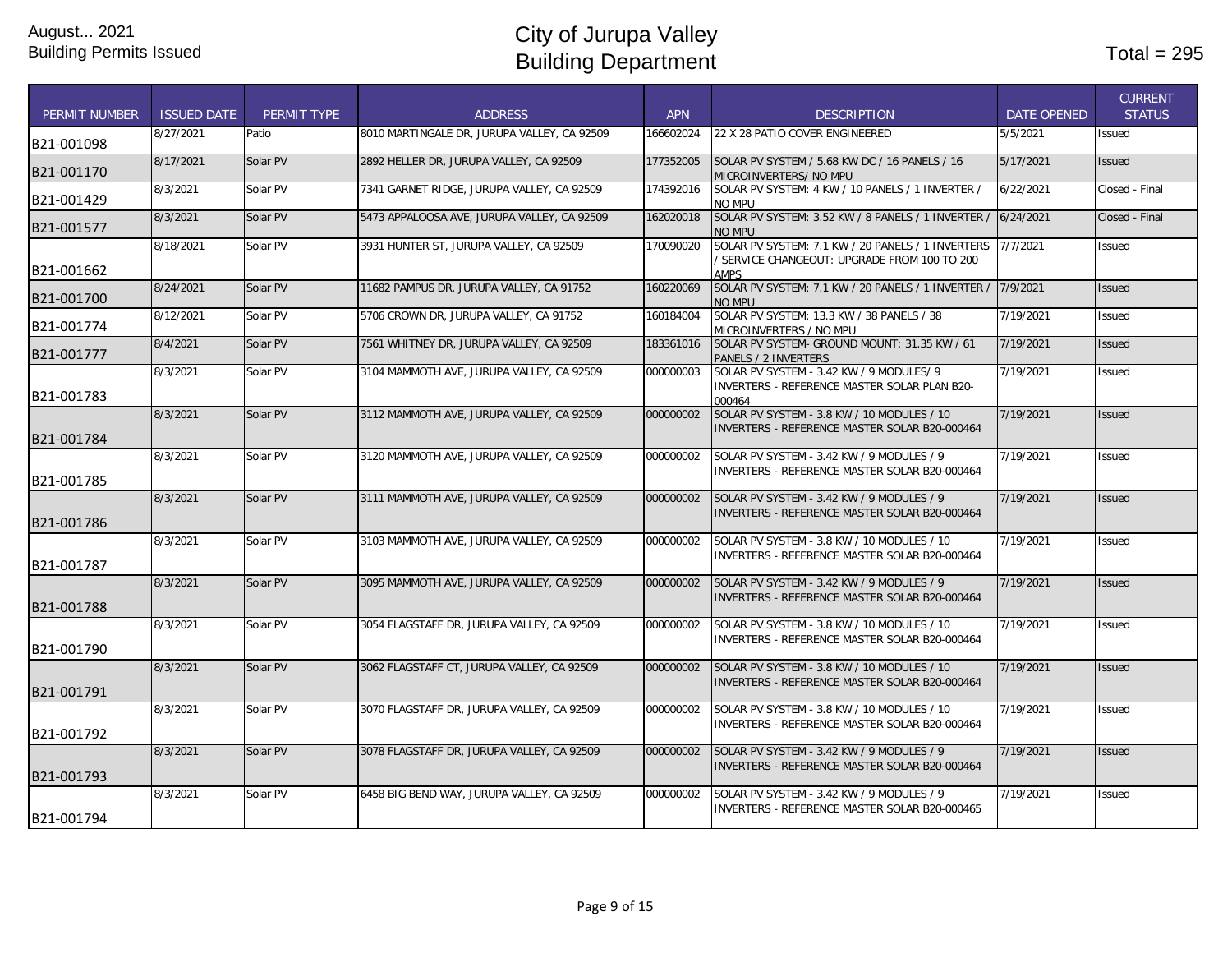| <b>PERMIT NUMBER</b> | <b>ISSUED DATE</b> | PERMIT TYPE | <b>ADDRESS</b>                                  | <b>APN</b> | <b>DESCRIPTION</b>                                                                                | <b>DATE OPENED</b> | <b>CURRENT</b><br><b>STATUS</b> |
|----------------------|--------------------|-------------|-------------------------------------------------|------------|---------------------------------------------------------------------------------------------------|--------------------|---------------------------------|
| B21-001795           | 8/3/2021           | Solar PV    | 6442 BIG BEND WAY, JURUPA VALLEY, CA 92509      | 000000002  | SOLAR PV SYSTEM - 3.04 KW / 8 MODULES / 8<br>INVERTERS - REFERENCE MASTER SOLAR B20-000465        | 7/19/2021          | <b>Issued</b>                   |
| B21-001796           | 8/3/2021           | Solar PV    | 6426 BIG BEND WAY, JURUPA VALLEY, CA 92509      | 000000002  | SOLAR PV SYSTEM - 3.04 KW / 8 MODULES / 8<br><b>INVERTERS - REFERENCE MASTER SOLAR B20-000465</b> | 7/19/2021          | <b>Issued</b>                   |
| B21-001797           | 8/10/2021          | Solar PV    | 6418 BIG BEND WAY, JURUPA VALLEY, CA 92509      | 000000002  | SOLAR PV SYSTEM - 3.42 KW / 9 MODULES / 9<br>INVERTERS - REFERENCE MASTER SOLAR B20-000465        | 7/19/2021          | <b>Issued</b>                   |
| B21-001798           | 8/3/2021           | Solar PV    | 6410 BIG BEND WAY, JURUPA VALLEY, CA 92509      | 000000002  | SOLAR PV SYSTEM - 3.04 KW / 8 MODULES / 8<br>INVERTERS - REFERENCE MASTER SOLAR B20-000465        | 7/19/2021          | <b>Issued</b>                   |
| B21-001799           | 8/3/2021           | Solar PV    | 6425 BIG BEND WAY, JURUPA VALLEY, CA 92509      | 000000002  | SOLAR PV SYSTEM - 3.42 KW - 9 MODULES / 9<br>INVERTERS - REFERENCE MASTER SOLAR B20-000465        | 7/19/2021          | <b>Issued</b>                   |
| B21-001800           | 8/3/2021           | Solar PV    | 6433 BIG BEND WAY, JURUPA VALLEY, CA 92509      | 000000002  | SOLAR PV SYSTEM - 3.8 KW / 10 MODULES / 10<br>INVERTERS - REFERENCE MASTER SOLAR B20-000465       | 7/19/2021          | <b>Issued</b>                   |
| B21-001801           | 8/3/2021           | Solar PV    | 6441 BIG BEND WAY, JURUPA VALLEY, CA 92509      | 000000002  | SOLAR PV SYSTEM - 3.42 KW - 9 MODULES / 9<br>INVERTERS - REFERENCE MASTER SOLAR B20-000465        | 7/19/2021          | <b>Issued</b>                   |
| B21-001802           | 8/3/2021           | Solar PV    | 6449 BIG BEND WAY, JURUPA VALLEY, CA 92509      | 000000002  | SOLAR PV SYSTEM - 3.04 KW / 8 MODULES / 8<br>INVERTERS - REFERENCE MASTER SOLAR B20-000465        | 7/19/2021          | <b>Issued</b>                   |
| B21-001803           | 8/3/2021           | Solar PV    | 6457 BIG BEND WAY, JURUPA VALLEY, CA 92509      | 000000002  | SOLAR PV SYSTEM - 3.04 KW / 8 MODULES / 8<br>INVERTERS - REFERENCE MASTER SOLAR B20-000465        | 7/19/2021          | <b>Issued</b>                   |
| B21-001804           | 8/3/2021           | Solar PV    | 6450 JUNE MOUNTAIN WAY, JURUPA VALLEY, CA 92509 | 000000002  | SOLAR PV SYSTEM - 4.18 KW / 11 MODULES / 11<br>INVERTERS - REFERENCE MASTER SOLAR B20-000466      | 7/19/2021          | <b>Issued</b>                   |
| B21-001805           | 8/3/2021           | Solar PV    | 6442 JUNE MOUNTAIN WAY, JURUPA VALLEY, CA 92509 | 000000002  | SOLAR PV SYSTEM - 5.32 KW / 14 MODULES / 14<br>INVERTERS - REFERENCE MASTER SOLAR B20-000466      | 7/19/2021          | <b>Issued</b>                   |
| B21-001806           | 8/3/2021           | Solar PV    | 6434 JUNE MOUNTAIN WAY, JURUPA VALLEY, CA 92509 | 000000002  | SOLAR PV SYSTEM - 4.18 KW / 11 MODULES / 11<br>INVERTERS - REFERENCE MASTER SOLAR B20-000466      | 7/19/2021          | Issued                          |
| B21-001807           | 8/3/2021           | Solar PV    | 6426 JUNE MOUNTAIN WAY, JURUPA VALLEY, CA 92509 | 000000002  | SOLAR PV SYSTEM - 5.32 KW / 14 MODULES / 14<br>INVERTERS - REFERENCE MASTER SOLAR B20-000466      | 7/19/2021          | <b>Issued</b>                   |
| B21-001808           | 8/3/2021           | Solar PV    | 6418 JUNE MOUNTAIN WAY, JURUPA VALLEY, CA 92509 | 000000002  | SOLAR PV SYSTEM - 3.42 KW / 9 MODULES / 9<br>INVERTERS - REFERENCE MASTER SOLAR B20-000466        | 7/19/2021          | <b>Issued</b>                   |
| B21-001809           | 8/3/2021           | Solar PV    | 6417 JUNE MOUNTAIN WAY, JURUPA VALLEY, CA 92509 | 000000002  | SOLAR PV SYSTEM - 4.18 KW / 11 MODULES / 11<br>INVERTERS - REFERENCE MASTER SOLAR B20-000466      | 7/19/2021          | <b>Issued</b>                   |
| B21-001810           | 8/3/2021           | Solar PV    | 6425 JUNE MOUNTAIN WAY, JURUPA VALLEY, CA 92509 | 000000002  | SOLAR PV SYSTEM - 5.32 KW / 14 MODULES / 14<br>INVERTERS - REFERENCE MASTER SOLAR B20-000466      | 7/19/2021          | <b>Issued</b>                   |
| B21-001811           | 8/3/2021           | Solar PV    | 6433 JUNE MOUNTAIN WAY, JURUPA VALLEY, CA 92509 | 000000002  | SOLAR PV SYSTEM - 3.42 KW / 9 MODULES / 9<br><b>INVERTERS - REFERENCE MASTER SOLAR B20-000466</b> | 7/19/2021          | <b>Issued</b>                   |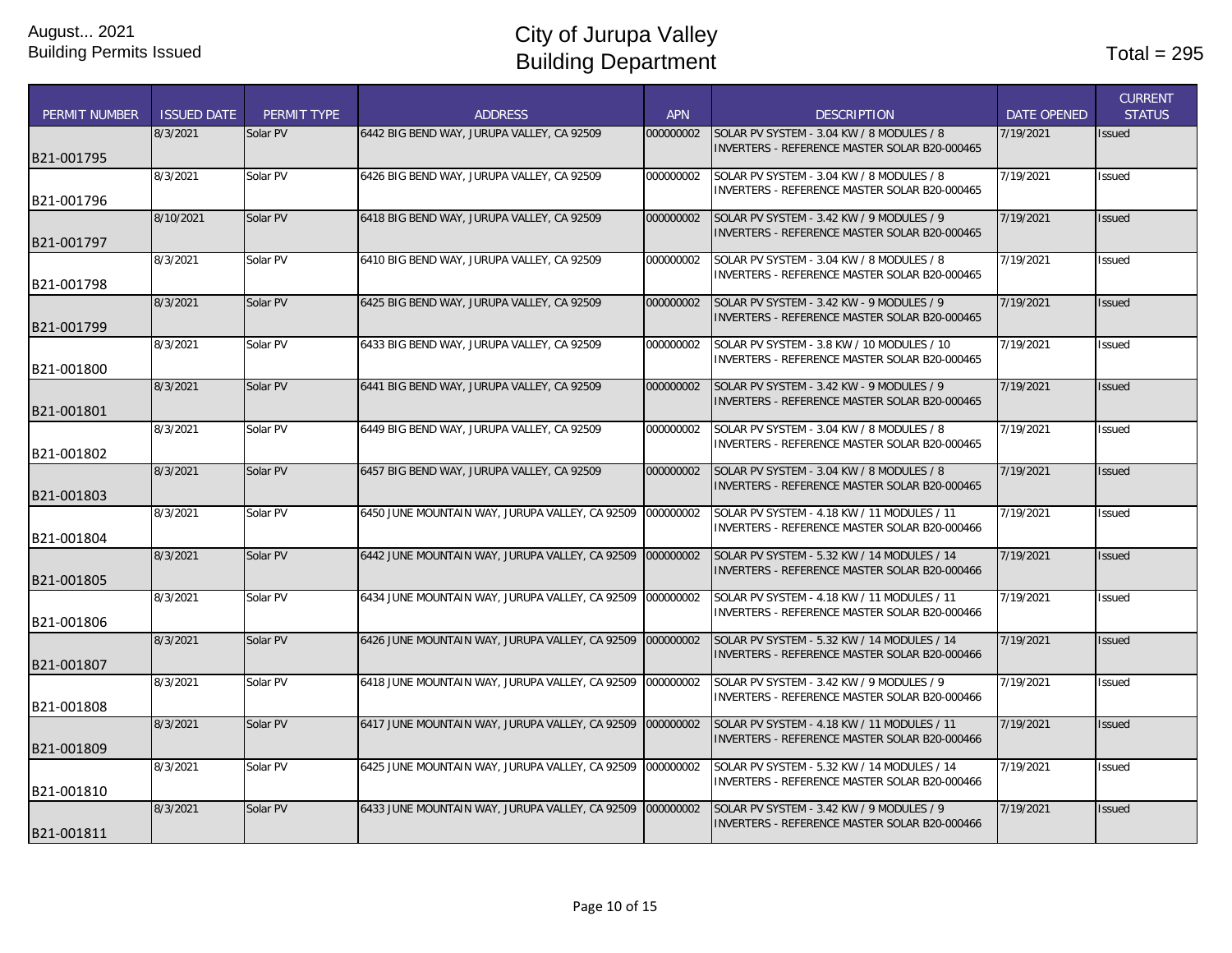| <b>PERMIT NUMBER</b> | <b>ISSUED DATE</b> | PERMIT TYPE         | <b>ADDRESS</b>                                  | <b>APN</b> | <b>DESCRIPTION</b>                                                                                 | <b>DATE OPENED</b> | <b>CURRENT</b><br><b>STATUS</b> |
|----------------------|--------------------|---------------------|-------------------------------------------------|------------|----------------------------------------------------------------------------------------------------|--------------------|---------------------------------|
|                      | 8/3/2021           | Solar PV            | 6441 JUNE MOUNTAIN WAY, JURUPA VALLEY, CA 92509 | 000000002  | SOLAR PV SYSTEM - 4.18 KW / 11 MODULES / 11                                                        | 7/19/2021          | <b>Issued</b>                   |
| B21-001812           |                    |                     |                                                 |            | <b>INVERTERS - REFERENCE MASTER SOLAR B20-000466</b>                                               |                    |                                 |
|                      | 8/3/2021           | Solar PV            | 6449 JUNE MOUNTAIN WAY, JURUPA VALLEY, CA 92509 | 000000002  | SOLAR PV SYSTEM - 3.42 KW / 9 MODULES / 9                                                          | 7/19/2021          | <b>Issued</b>                   |
| B21-001813           |                    |                     |                                                 |            | INVERTERS - REFERENCE MASTER SOLAR B20-000466                                                      |                    |                                 |
|                      | 8/12/2021          | Solar PV            | 7467 EDDY AVE, JURUPA VALLEY, CA 92509          | 183041015  | SOLAR PV SYSTEM: 7.68 KW / 24 PANELS / 1 INVERTER                                                  | 7/20/2021          | <b>Issued - Revisions</b>       |
|                      |                    |                     |                                                 |            | / SERIVCE CHANGEOUT: UPGRADE FROM 100 AMPS TO                                                      |                    | Submitted                       |
| B21-001816           |                    |                     |                                                 |            | 200 AMPS                                                                                           |                    |                                 |
|                      | 8/12/2021          | Solar PV            | 3382 JENNIE ST, JURUPA VALLEY, CA 92509         | 179022021  | SOLAR PV SYSTEM: 4.26 KW / 12 PANELS / 1 INVERTER<br>/ SERVICE CHANGEOUT: UPGRADE FROM 100 AMPS TO | 7/23/2021          | <b>Issued</b>                   |
| B21-001850           |                    |                     |                                                 |            | <b>200 AMPS</b>                                                                                    |                    |                                 |
|                      | 8/2/2021           | Solar PV            | 4497 RIVERBEND LN, JURUPA VALLEY, CA 92509      | 181273014  | SOLAR PV 8.25KW 25 PANELS 25 OPTIMIZERS 1                                                          | 7/27/2021          | Closed - Final                  |
| B21-001865           |                    |                     |                                                 |            | INVERTER NO PANEL UPGRADE EXISTING AMPS 125                                                        |                    |                                 |
|                      | 8/2/2021           | Solar PV            | 9605 VENETIAN WAY, JURUPA VALLEY, CA 92509      | 000000002  | SOLAR PV SYSTEM - 4.9 KW / 14 AC MODULES / 14                                                      | 7/27/2021          | <b>Issued</b>                   |
| B21-001869           |                    |                     |                                                 |            | INVERTERS - REFERENCE MASTER SOLAR PLAN B21-                                                       |                    |                                 |
|                      | 8/2/2021           | Solar PV            | 9569 VENETIAN WAY, JURUPA VALLEY, CA 92509      | 000000002  | 000503<br>SOLAR PV SYSTEM - 4.2 KW / 12 AC MODULES / 12                                            | 7/27/2021          | <b>Issued</b>                   |
|                      |                    |                     |                                                 |            | INVERTERS - REFERENCE MASTER SOLAR PLAN B21-                                                       |                    |                                 |
| B21-001870           |                    |                     |                                                 |            | 000503                                                                                             |                    |                                 |
|                      | 8/2/2021           | Solar PV            | 9593 VENETIAN WAY, JURUPA VALLEY, CA 92509      | 000000002  | SOLAR PV SYSTEM - 4.2 KW / 12 MODULES / 12                                                         | 7/27/2021          | <b>Issued</b>                   |
| B21-001871           |                    |                     |                                                 |            | INVERTERS - REFERENCE MASTER SOLAR PLAN B21-<br>000503                                             |                    |                                 |
|                      | 8/2/2021           | Solar PV            | 9581 VENETIAN WAY, JURUPA VALLEY, CA 92509      | 000000002  | SOLAR PV SYSTEM - 4.90 KW / 14 AC MODULES / 14                                                     | 7/27/2021          | <b>Issued</b>                   |
| B21-001872           |                    |                     |                                                 |            | INVERTERS - REFERENCE MASTER SOLAR PLAN B21-                                                       |                    |                                 |
|                      | 8/5/2021           | Solar PV            | 9432 HASTINGS BLVD, JURUPA VALLEY, CA 92509     | 170180031  | 000503<br>SOLAR PV SYSTEM: 4.8 KW / 12 PANELS / 1 INVERTER /                                       | 7/27/2021          | <b>Issued</b>                   |
| B21-001873           |                    |                     |                                                 |            | <b>NO MPU</b>                                                                                      |                    |                                 |
| B21-001874           | 8/5/2021           | Solar PV            | 4107 CAMPBELL ST. JURUPA VALLEY. CA 92509       | 170170021  | SOLAR PV SYSTEM: 8 KW / 20 PANELS / 1 INVERTER /                                                   | 7/27/2021          | <b>Issued</b>                   |
|                      | 8/5/2021           | Solar PV            | 5640 MARLATT ST. JURUPA VALLEY. CA 91752        | 161122002  | no mpu<br>SOLAR PV SYSTEM: 10.4 KW / 26 PANELS / 1 INVERTER                                        | 7/28/2021          | <b>Issued</b>                   |
|                      |                    |                     |                                                 |            | / SERVICE CHANGEOUT: UPGRADE FROM 100 AMPS TO                                                      |                    |                                 |
| B21-001885           |                    |                     |                                                 |            | <b>225 AMPS</b>                                                                                    |                    |                                 |
|                      | 8/5/2021           | Solar PV            | 8315 SADDLE CREEK DR, JURUPA VALLEY, CA 92509   | 166311011  | SOLAR PV SYSTEM: 6.8 KW / 17 PANELS / 1 INVERTER /<br>SERVICE CHANGEOUT: UPGRADE FROM 100 AMPS TO  | 7/28/2021          | <b>Issued</b>                   |
| B21-001886           |                    |                     |                                                 |            | <b>225 AMPS</b>                                                                                    |                    |                                 |
| B21-001888           | 8/2/2021           | Solar PV            | 6423 ALTON ST, JURUPA VALLEY, CA 92509          | 182091011  | SOLAR PV SYSTEM / 3.160 DC KW / 8 PANELS / 8 MICRO 7/28/2021                                       |                    | <b>Issued</b>                   |
|                      | 8/2/2021           | Solar PV            | 7993 CARLYLE DR, JURUPA VALLEY, CA 92509        | 163353022  | <b>INVERTERS / MPU FROM 100A TO 125A</b><br>SOLAR PV SYSTEM: 14.62 KW / 37 PANELS / 37             | 7/28/2021          | <b>Issued</b>                   |
|                      |                    |                     |                                                 |            | MICROINVERTERS / SERVICE CHANGEOUT: UPGRADE                                                        |                    |                                 |
| B21-001889           |                    |                     |                                                 |            | 125AMP SERVICE EOUIPMENT                                                                           |                    |                                 |
| B21-001904           | 8/26/2021          | Solar PV            | 7244 ROCKRIDGE RD, JURUPA VALLEY, CA 92509      | 183340009  | SOLAR PV SYSTEM: 4.2 KW / 12 PANELS / 1 INVERTER /<br>NO MPU                                       | 7/30/2021          | <b>Issued</b>                   |
|                      | 8/5/2021           | Solar PV            | 4020 CAMPBELL ST, JURUPA VALLEY, CA 92509       | 170180003  | SOLAR PV SYSTEM / 5.600 KW DC / 14 PANELS / 1                                                      | 7/30/2021          | <b>Issued</b>                   |
| B21-001910           | 8/2/2021           | <b>Fence Permit</b> | 5810 MOONRIDGE DR, JURUPA VALLEY, CA 92509      | 166180011  | INVERTER / MPU 100A TO 200A<br>141LF OF 6' VINLY FENCE                                             | 8/2/2021           | <b>Issued</b>                   |
| B21-001912           |                    |                     |                                                 |            |                                                                                                    |                    |                                 |
|                      | 8/2/2021           | Fence Permit        | 5440 RUTILE ST. JURUPA VALLEY. CA 92509         | 167211013  | 156 LF, 6' HIGH FREE STANDING BLOCK WALL / PER                                                     | 8/2/2021           | Closed - Final                  |
| B21-001914           |                    |                     |                                                 |            | <b>CITY STANDARD</b>                                                                               |                    |                                 |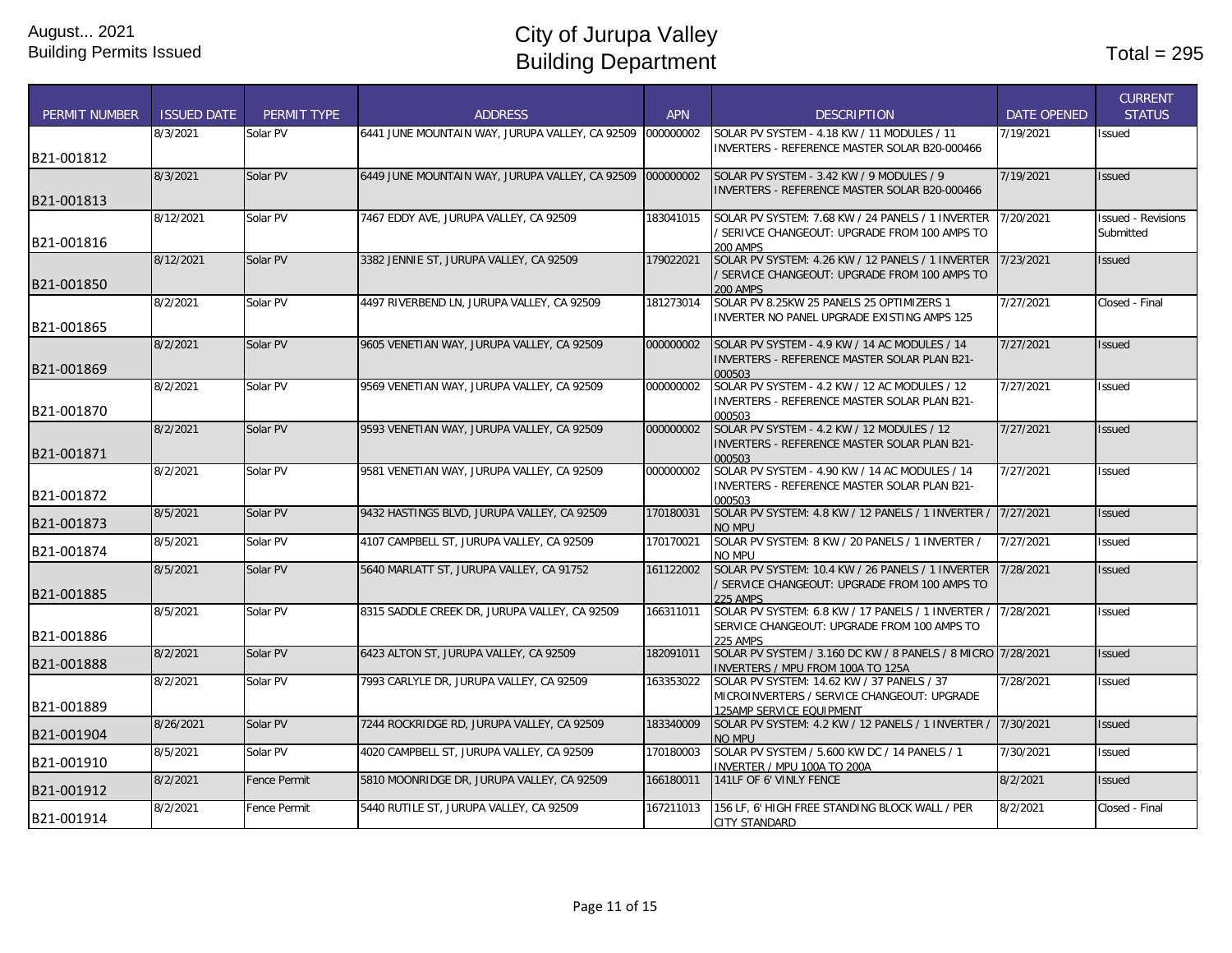| 80 LF BLOCK WALL, 3' HIGH WROUGHT IRON ATOP 3'<br>8/2/2021<br>Fence Permit<br>9370 JURUPA RD, JURUPA VALLEY, CA 92509<br>167-222-014<br>8/2/2021<br>Closed - Final<br>HIGH BLOCK AND (11) 6' HIGH PILASTERS / PER CITY<br>B21-001915<br><b>STANDARD</b><br>170371004<br>SOLAR PV SYSTEM: 9.86 KW / 29 PANELS / 1 INVERTER<br>8/2/2021<br>8/12/2021<br>Solar PV<br>4345 NORTHCROFT RD, JURUPA VALLEY, CA 92509<br>Issued<br>/ SERVICE CHANGEOUT: UPGRADE FROM 100 AMPS TO<br>B21-001920<br><b>200 AMPS</b><br>8/6/2021<br>8625 KIM LN, JURUPA VALLEY, CA 92509<br>SOLAR PV SYSTEM: 10.8 KW / 27 PANELS / 1 INVERTER<br>8/3/2021<br>Solar PV<br>169322008<br><b>Issued</b><br>/ SERVICE CHANGEOUT: UPGRADE FROM 100 AMPS TO<br><b>225 AMPS</b><br>Solar PV<br>5745 FAVELA DR, JURUPA VALLEY, CA 92509<br>SOLAR PV SYSTEM: 4.26 KW / 12 PANELS / 1 INVERTER<br>8/3/2021<br>8/6/2021<br>166281009<br><b>Issued</b><br>B21-001929<br>/ 100 AMP SUB PANEL / NO MPU<br>5988 HORSE CANYON RD, JURUPA VALLEY, CA 92509<br>165232006<br>SOLAR PV SYSTEM: 10 KW / 25 PANELS / 1 INVERTER /<br>8/6/2021<br>Solar PV<br>8/3/2021<br><b>Issued - Revisions</b><br>SERVICE CHANGEOUT: UPGRADE FROM 100 AMPS TO<br>B21-001930<br>225 AMPS<br>167090013<br>8/6/2021<br>Solar PV<br>9884 52ND ST, JURUPA VALLEY, CA 92509<br>SOLAR PV SYSTEM: 3.6 KW / 9 PANELS / 1 INVERTER /<br>8/3/2021<br>Issued<br>SERVICE CHANGEOUT: UPGRADE FROM 100 AMPS TO<br><b>225 AMPS</b><br>8/6/2021<br>Solar PV<br>5490 PTOLEMY WAY, JURUPA VALLEY, CA 91752<br>SOLAR PV SYSTEM: 10.65 KW / 30 PANELS / 1 INVERTER 8/3/2021<br>160152010<br><b>Issued</b><br>/ SERVICE CHANGEOUT: UPGRADE FROM 100 AMPS TO<br>B21-001932<br>225 AMPS<br>8/6/2021<br>Solar PV<br>10965 MECHANICS WAY, JURUPA VALLEY, CA 91752<br>161060027<br>SOLAR PV SYSTEM: 2.84 KW / 8 PANELS / 1 INVERTER / 8/3/2021<br><b>Issued</b><br>B21-001933<br>no mpu<br>SOLAR PV SYSTEM: 6.745 KW / 19 PANELS / 1 INVERTER 8/3/2021<br>8/6/2021<br>Solar PV<br>5545 MONTERO RD, JURUPA VALLEY, CA 92509<br>186060036<br>Closed - Final<br>B21-001935<br>NO MPU<br>8/6/2021<br>Solar PV<br>4821 CANFIELD CT, JURUPA VALLEY, CA 92509<br>166451007<br>SOLAR PV SYSTEM: 7.2 KW / 18 PANELS / 1 INVERTER /<br>8/4/2021<br><b>Issued</b><br>SERVICE CHANGEOUT: UPGRADE FROM 100 AMPS TO<br>B21-001938<br><b>225 AMPS</b><br>8/4/2021<br>9314 61ST ST, JURUPA VALLEY, CA 92509<br>162283012<br>832.7 SFT ALUMAWOOD SOLID PATIO COVER WITH<br>8/4/2021<br>Patio<br><b>Issued</b><br>ELECTRICAL 10 LIGHTS<br>8/18/2021<br>Solar PV<br>4202 PEDLEY RD, JURUPA VALLEY, CA 92509<br>169181008<br>SOLAR PV SYSTEM: 5.12 KW / 16 PANELS / 1 INVERTER<br>8/5/2021<br>Closed - Final<br>/ No mpu<br>8/6/2021<br>Solar PV<br>8209 STONE MIST CIR, JURUPA VALLEY, CA 92509<br>SOLAR PV SYSTEM: 11.005 KW / 31 PANELS / 1<br>8/5/2021<br>166603009<br><b>Issued</b><br>INVERTER / SERVICE CHANGEOUT: UPGRADE FROM 100<br>B21-001947<br>AMPS TO 225 AMPS<br>8/18/2021<br>Solar PV<br>11970 65TH ST, JURUPA VALLEY, CA 91752<br>152392012<br>SOLAR PV SYSTEM: 5.1 KW / 15 PANELS / 15<br>8/5/2021<br><b>Issued</b><br>B21-001948<br>MICROINVERTERS / NO MPU<br>8/6/2021<br>Solar PV<br>8565 BROOKFIELD DR, JURUPA VALLEY, CA 92509<br>166441002<br>SOLAR PV SYSTEM 14.000 KW (DC) / 35 PANELS / 1<br>8/5/2021<br><b>Issued</b><br>B21-001949<br><b>INVERTER / NO MP</b><br>576 SF ATTACHED ALUMINUM WOOD PATIO / NO<br>8/5/2021<br>Patio<br>8071 BIG RANGE DR, JURUPA VALLEY, CA 92509<br>166040027<br>8/5/2021<br>Issued<br><b>FLECTRICAL</b><br>8/5/2021<br>8/5/2021<br>Fence Permit<br>8346 SETTLERS CT, JURUPA VALLEY, CA 92509<br>166670012<br>130 LF, 3' HIGH RETAINING WALL AND 100 LF, 3' HIGH<br><b>Issued</b><br>B21-001954<br>REATAINING WALL / PER CITY STANDARD<br>8/5/2021<br>8/19/2021<br>Solar PV<br>4213 SUNNYSAGE DR, JURUPA VALLEY, CA 92509<br>182463008<br>SOLAR PV SYSTEM: 12.375 KW / 33 PANELS / 33<br>Issued<br>MICROINVERTERS / SERVICE CHANGEOUT: UPGRADE<br>B21-001955<br>FROM 125 AMPS TO 225 AMPS<br>8/12/2021<br>Solar PV<br>11911 SANDERLING WAY, JURUPA VALLEY, CA 91752<br>160412044<br>8/6/2021<br>SOLAR PV SYSTEM: 3.5 KW / 10 PANELS / 10<br><b>Issued</b><br>B21-001961<br>MICROINVERTERS / NO MPU<br>8/19/2021<br>Solar PV<br>10284 54TH ST, JURUPA VALLEY, CA 91752<br>161052021<br>SOLAR PV SYSTEM: 6.800 KW / 17 PANELS / 1<br>8/6/2021<br><b>Issued - Revisions</b><br>B21-001962<br><b>INVERTER / NO MPU</b><br>5925 SCHEELITE ST, JURUPA VALLEY, CA 92509<br>8/6/2021<br>8/18/2021<br>Solar PV<br>165112035<br>SOLAR PV SYSTEM: 4.40 KW DC / 10 PANELS /1<br><b>Issued</b><br>INVERTER SERVICE CHANGEOUT: UPGRADE FROM | <b>PERMIT NUMBER</b> | <b>ISSUED DATE</b> | PERMIT TYPE | <b>ADDRESS</b> | <b>APN</b> | <b>DESCRIPTION</b>  | <b>DATE OPENED</b> | <b>CURRENT</b><br><b>STATUS</b> |
|---------------------------------------------------------------------------------------------------------------------------------------------------------------------------------------------------------------------------------------------------------------------------------------------------------------------------------------------------------------------------------------------------------------------------------------------------------------------------------------------------------------------------------------------------------------------------------------------------------------------------------------------------------------------------------------------------------------------------------------------------------------------------------------------------------------------------------------------------------------------------------------------------------------------------------------------------------------------------------------------------------------------------------------------------------------------------------------------------------------------------------------------------------------------------------------------------------------------------------------------------------------------------------------------------------------------------------------------------------------------------------------------------------------------------------------------------------------------------------------------------------------------------------------------------------------------------------------------------------------------------------------------------------------------------------------------------------------------------------------------------------------------------------------------------------------------------------------------------------------------------------------------------------------------------------------------------------------------------------------------------------------------------------------------------------------------------------------------------------------------------------------------------------------------------------------------------------------------------------------------------------------------------------------------------------------------------------------------------------------------------------------------------------------------------------------------------------------------------------------------------------------------------------------------------------------------------------------------------------------------------------------------------------------------------------------------------------------------------------------------------------------------------------------------------------------------------------------------------------------------------------------------------------------------------------------------------------------------------------------------------------------------------------------------------------------------------------------------------------------------------------------------------------------------------------------------------------------------------------------------------------------------------------------------------------------------------------------------------------------------------------------------------------------------------------------------------------------------------------------------------------------------------------------------------------------------------------------------------------------------------------------------------------------------------------------------------------------------------------------------------------------------------------------------------------------------------------------------------------------------------------------------------------------------------------------------------------------------------------------------------------------------------------------------------------------------------------------------------------------------------------------------------------------------------------------------------------------------------------------------------------------------------------------------------------------------------------------------------------------------------------------------------------------------------------------------------------------------------------------------------------------------------------------------------------------------------------------------------------------------------------------------------------------------------|----------------------|--------------------|-------------|----------------|------------|---------------------|--------------------|---------------------------------|
|                                                                                                                                                                                                                                                                                                                                                                                                                                                                                                                                                                                                                                                                                                                                                                                                                                                                                                                                                                                                                                                                                                                                                                                                                                                                                                                                                                                                                                                                                                                                                                                                                                                                                                                                                                                                                                                                                                                                                                                                                                                                                                                                                                                                                                                                                                                                                                                                                                                                                                                                                                                                                                                                                                                                                                                                                                                                                                                                                                                                                                                                                                                                                                                                                                                                                                                                                                                                                                                                                                                                                                                                                                                                                                                                                                                                                                                                                                                                                                                                                                                                                                                                                                                                                                                                                                                                                                                                                                                                                                                                                                                                                                                                           |                      |                    |             |                |            |                     |                    |                                 |
|                                                                                                                                                                                                                                                                                                                                                                                                                                                                                                                                                                                                                                                                                                                                                                                                                                                                                                                                                                                                                                                                                                                                                                                                                                                                                                                                                                                                                                                                                                                                                                                                                                                                                                                                                                                                                                                                                                                                                                                                                                                                                                                                                                                                                                                                                                                                                                                                                                                                                                                                                                                                                                                                                                                                                                                                                                                                                                                                                                                                                                                                                                                                                                                                                                                                                                                                                                                                                                                                                                                                                                                                                                                                                                                                                                                                                                                                                                                                                                                                                                                                                                                                                                                                                                                                                                                                                                                                                                                                                                                                                                                                                                                                           |                      |                    |             |                |            |                     |                    |                                 |
|                                                                                                                                                                                                                                                                                                                                                                                                                                                                                                                                                                                                                                                                                                                                                                                                                                                                                                                                                                                                                                                                                                                                                                                                                                                                                                                                                                                                                                                                                                                                                                                                                                                                                                                                                                                                                                                                                                                                                                                                                                                                                                                                                                                                                                                                                                                                                                                                                                                                                                                                                                                                                                                                                                                                                                                                                                                                                                                                                                                                                                                                                                                                                                                                                                                                                                                                                                                                                                                                                                                                                                                                                                                                                                                                                                                                                                                                                                                                                                                                                                                                                                                                                                                                                                                                                                                                                                                                                                                                                                                                                                                                                                                                           |                      |                    |             |                |            |                     |                    |                                 |
|                                                                                                                                                                                                                                                                                                                                                                                                                                                                                                                                                                                                                                                                                                                                                                                                                                                                                                                                                                                                                                                                                                                                                                                                                                                                                                                                                                                                                                                                                                                                                                                                                                                                                                                                                                                                                                                                                                                                                                                                                                                                                                                                                                                                                                                                                                                                                                                                                                                                                                                                                                                                                                                                                                                                                                                                                                                                                                                                                                                                                                                                                                                                                                                                                                                                                                                                                                                                                                                                                                                                                                                                                                                                                                                                                                                                                                                                                                                                                                                                                                                                                                                                                                                                                                                                                                                                                                                                                                                                                                                                                                                                                                                                           |                      |                    |             |                |            |                     |                    |                                 |
|                                                                                                                                                                                                                                                                                                                                                                                                                                                                                                                                                                                                                                                                                                                                                                                                                                                                                                                                                                                                                                                                                                                                                                                                                                                                                                                                                                                                                                                                                                                                                                                                                                                                                                                                                                                                                                                                                                                                                                                                                                                                                                                                                                                                                                                                                                                                                                                                                                                                                                                                                                                                                                                                                                                                                                                                                                                                                                                                                                                                                                                                                                                                                                                                                                                                                                                                                                                                                                                                                                                                                                                                                                                                                                                                                                                                                                                                                                                                                                                                                                                                                                                                                                                                                                                                                                                                                                                                                                                                                                                                                                                                                                                                           |                      |                    |             |                |            |                     |                    |                                 |
|                                                                                                                                                                                                                                                                                                                                                                                                                                                                                                                                                                                                                                                                                                                                                                                                                                                                                                                                                                                                                                                                                                                                                                                                                                                                                                                                                                                                                                                                                                                                                                                                                                                                                                                                                                                                                                                                                                                                                                                                                                                                                                                                                                                                                                                                                                                                                                                                                                                                                                                                                                                                                                                                                                                                                                                                                                                                                                                                                                                                                                                                                                                                                                                                                                                                                                                                                                                                                                                                                                                                                                                                                                                                                                                                                                                                                                                                                                                                                                                                                                                                                                                                                                                                                                                                                                                                                                                                                                                                                                                                                                                                                                                                           |                      |                    |             |                |            |                     |                    |                                 |
|                                                                                                                                                                                                                                                                                                                                                                                                                                                                                                                                                                                                                                                                                                                                                                                                                                                                                                                                                                                                                                                                                                                                                                                                                                                                                                                                                                                                                                                                                                                                                                                                                                                                                                                                                                                                                                                                                                                                                                                                                                                                                                                                                                                                                                                                                                                                                                                                                                                                                                                                                                                                                                                                                                                                                                                                                                                                                                                                                                                                                                                                                                                                                                                                                                                                                                                                                                                                                                                                                                                                                                                                                                                                                                                                                                                                                                                                                                                                                                                                                                                                                                                                                                                                                                                                                                                                                                                                                                                                                                                                                                                                                                                                           |                      |                    |             |                |            |                     |                    |                                 |
|                                                                                                                                                                                                                                                                                                                                                                                                                                                                                                                                                                                                                                                                                                                                                                                                                                                                                                                                                                                                                                                                                                                                                                                                                                                                                                                                                                                                                                                                                                                                                                                                                                                                                                                                                                                                                                                                                                                                                                                                                                                                                                                                                                                                                                                                                                                                                                                                                                                                                                                                                                                                                                                                                                                                                                                                                                                                                                                                                                                                                                                                                                                                                                                                                                                                                                                                                                                                                                                                                                                                                                                                                                                                                                                                                                                                                                                                                                                                                                                                                                                                                                                                                                                                                                                                                                                                                                                                                                                                                                                                                                                                                                                                           | B21-001928           |                    |             |                |            |                     |                    |                                 |
|                                                                                                                                                                                                                                                                                                                                                                                                                                                                                                                                                                                                                                                                                                                                                                                                                                                                                                                                                                                                                                                                                                                                                                                                                                                                                                                                                                                                                                                                                                                                                                                                                                                                                                                                                                                                                                                                                                                                                                                                                                                                                                                                                                                                                                                                                                                                                                                                                                                                                                                                                                                                                                                                                                                                                                                                                                                                                                                                                                                                                                                                                                                                                                                                                                                                                                                                                                                                                                                                                                                                                                                                                                                                                                                                                                                                                                                                                                                                                                                                                                                                                                                                                                                                                                                                                                                                                                                                                                                                                                                                                                                                                                                                           |                      |                    |             |                |            |                     |                    |                                 |
|                                                                                                                                                                                                                                                                                                                                                                                                                                                                                                                                                                                                                                                                                                                                                                                                                                                                                                                                                                                                                                                                                                                                                                                                                                                                                                                                                                                                                                                                                                                                                                                                                                                                                                                                                                                                                                                                                                                                                                                                                                                                                                                                                                                                                                                                                                                                                                                                                                                                                                                                                                                                                                                                                                                                                                                                                                                                                                                                                                                                                                                                                                                                                                                                                                                                                                                                                                                                                                                                                                                                                                                                                                                                                                                                                                                                                                                                                                                                                                                                                                                                                                                                                                                                                                                                                                                                                                                                                                                                                                                                                                                                                                                                           |                      |                    |             |                |            |                     |                    |                                 |
|                                                                                                                                                                                                                                                                                                                                                                                                                                                                                                                                                                                                                                                                                                                                                                                                                                                                                                                                                                                                                                                                                                                                                                                                                                                                                                                                                                                                                                                                                                                                                                                                                                                                                                                                                                                                                                                                                                                                                                                                                                                                                                                                                                                                                                                                                                                                                                                                                                                                                                                                                                                                                                                                                                                                                                                                                                                                                                                                                                                                                                                                                                                                                                                                                                                                                                                                                                                                                                                                                                                                                                                                                                                                                                                                                                                                                                                                                                                                                                                                                                                                                                                                                                                                                                                                                                                                                                                                                                                                                                                                                                                                                                                                           |                      |                    |             |                |            |                     |                    |                                 |
|                                                                                                                                                                                                                                                                                                                                                                                                                                                                                                                                                                                                                                                                                                                                                                                                                                                                                                                                                                                                                                                                                                                                                                                                                                                                                                                                                                                                                                                                                                                                                                                                                                                                                                                                                                                                                                                                                                                                                                                                                                                                                                                                                                                                                                                                                                                                                                                                                                                                                                                                                                                                                                                                                                                                                                                                                                                                                                                                                                                                                                                                                                                                                                                                                                                                                                                                                                                                                                                                                                                                                                                                                                                                                                                                                                                                                                                                                                                                                                                                                                                                                                                                                                                                                                                                                                                                                                                                                                                                                                                                                                                                                                                                           |                      |                    |             |                |            |                     |                    |                                 |
|                                                                                                                                                                                                                                                                                                                                                                                                                                                                                                                                                                                                                                                                                                                                                                                                                                                                                                                                                                                                                                                                                                                                                                                                                                                                                                                                                                                                                                                                                                                                                                                                                                                                                                                                                                                                                                                                                                                                                                                                                                                                                                                                                                                                                                                                                                                                                                                                                                                                                                                                                                                                                                                                                                                                                                                                                                                                                                                                                                                                                                                                                                                                                                                                                                                                                                                                                                                                                                                                                                                                                                                                                                                                                                                                                                                                                                                                                                                                                                                                                                                                                                                                                                                                                                                                                                                                                                                                                                                                                                                                                                                                                                                                           |                      |                    |             |                |            |                     |                    |                                 |
|                                                                                                                                                                                                                                                                                                                                                                                                                                                                                                                                                                                                                                                                                                                                                                                                                                                                                                                                                                                                                                                                                                                                                                                                                                                                                                                                                                                                                                                                                                                                                                                                                                                                                                                                                                                                                                                                                                                                                                                                                                                                                                                                                                                                                                                                                                                                                                                                                                                                                                                                                                                                                                                                                                                                                                                                                                                                                                                                                                                                                                                                                                                                                                                                                                                                                                                                                                                                                                                                                                                                                                                                                                                                                                                                                                                                                                                                                                                                                                                                                                                                                                                                                                                                                                                                                                                                                                                                                                                                                                                                                                                                                                                                           |                      |                    |             |                |            |                     |                    |                                 |
|                                                                                                                                                                                                                                                                                                                                                                                                                                                                                                                                                                                                                                                                                                                                                                                                                                                                                                                                                                                                                                                                                                                                                                                                                                                                                                                                                                                                                                                                                                                                                                                                                                                                                                                                                                                                                                                                                                                                                                                                                                                                                                                                                                                                                                                                                                                                                                                                                                                                                                                                                                                                                                                                                                                                                                                                                                                                                                                                                                                                                                                                                                                                                                                                                                                                                                                                                                                                                                                                                                                                                                                                                                                                                                                                                                                                                                                                                                                                                                                                                                                                                                                                                                                                                                                                                                                                                                                                                                                                                                                                                                                                                                                                           | B21-001931           |                    |             |                |            |                     |                    |                                 |
|                                                                                                                                                                                                                                                                                                                                                                                                                                                                                                                                                                                                                                                                                                                                                                                                                                                                                                                                                                                                                                                                                                                                                                                                                                                                                                                                                                                                                                                                                                                                                                                                                                                                                                                                                                                                                                                                                                                                                                                                                                                                                                                                                                                                                                                                                                                                                                                                                                                                                                                                                                                                                                                                                                                                                                                                                                                                                                                                                                                                                                                                                                                                                                                                                                                                                                                                                                                                                                                                                                                                                                                                                                                                                                                                                                                                                                                                                                                                                                                                                                                                                                                                                                                                                                                                                                                                                                                                                                                                                                                                                                                                                                                                           |                      |                    |             |                |            |                     |                    |                                 |
|                                                                                                                                                                                                                                                                                                                                                                                                                                                                                                                                                                                                                                                                                                                                                                                                                                                                                                                                                                                                                                                                                                                                                                                                                                                                                                                                                                                                                                                                                                                                                                                                                                                                                                                                                                                                                                                                                                                                                                                                                                                                                                                                                                                                                                                                                                                                                                                                                                                                                                                                                                                                                                                                                                                                                                                                                                                                                                                                                                                                                                                                                                                                                                                                                                                                                                                                                                                                                                                                                                                                                                                                                                                                                                                                                                                                                                                                                                                                                                                                                                                                                                                                                                                                                                                                                                                                                                                                                                                                                                                                                                                                                                                                           |                      |                    |             |                |            |                     |                    |                                 |
|                                                                                                                                                                                                                                                                                                                                                                                                                                                                                                                                                                                                                                                                                                                                                                                                                                                                                                                                                                                                                                                                                                                                                                                                                                                                                                                                                                                                                                                                                                                                                                                                                                                                                                                                                                                                                                                                                                                                                                                                                                                                                                                                                                                                                                                                                                                                                                                                                                                                                                                                                                                                                                                                                                                                                                                                                                                                                                                                                                                                                                                                                                                                                                                                                                                                                                                                                                                                                                                                                                                                                                                                                                                                                                                                                                                                                                                                                                                                                                                                                                                                                                                                                                                                                                                                                                                                                                                                                                                                                                                                                                                                                                                                           |                      |                    |             |                |            |                     |                    |                                 |
|                                                                                                                                                                                                                                                                                                                                                                                                                                                                                                                                                                                                                                                                                                                                                                                                                                                                                                                                                                                                                                                                                                                                                                                                                                                                                                                                                                                                                                                                                                                                                                                                                                                                                                                                                                                                                                                                                                                                                                                                                                                                                                                                                                                                                                                                                                                                                                                                                                                                                                                                                                                                                                                                                                                                                                                                                                                                                                                                                                                                                                                                                                                                                                                                                                                                                                                                                                                                                                                                                                                                                                                                                                                                                                                                                                                                                                                                                                                                                                                                                                                                                                                                                                                                                                                                                                                                                                                                                                                                                                                                                                                                                                                                           |                      |                    |             |                |            |                     |                    |                                 |
|                                                                                                                                                                                                                                                                                                                                                                                                                                                                                                                                                                                                                                                                                                                                                                                                                                                                                                                                                                                                                                                                                                                                                                                                                                                                                                                                                                                                                                                                                                                                                                                                                                                                                                                                                                                                                                                                                                                                                                                                                                                                                                                                                                                                                                                                                                                                                                                                                                                                                                                                                                                                                                                                                                                                                                                                                                                                                                                                                                                                                                                                                                                                                                                                                                                                                                                                                                                                                                                                                                                                                                                                                                                                                                                                                                                                                                                                                                                                                                                                                                                                                                                                                                                                                                                                                                                                                                                                                                                                                                                                                                                                                                                                           |                      |                    |             |                |            |                     |                    |                                 |
|                                                                                                                                                                                                                                                                                                                                                                                                                                                                                                                                                                                                                                                                                                                                                                                                                                                                                                                                                                                                                                                                                                                                                                                                                                                                                                                                                                                                                                                                                                                                                                                                                                                                                                                                                                                                                                                                                                                                                                                                                                                                                                                                                                                                                                                                                                                                                                                                                                                                                                                                                                                                                                                                                                                                                                                                                                                                                                                                                                                                                                                                                                                                                                                                                                                                                                                                                                                                                                                                                                                                                                                                                                                                                                                                                                                                                                                                                                                                                                                                                                                                                                                                                                                                                                                                                                                                                                                                                                                                                                                                                                                                                                                                           |                      |                    |             |                |            |                     |                    |                                 |
|                                                                                                                                                                                                                                                                                                                                                                                                                                                                                                                                                                                                                                                                                                                                                                                                                                                                                                                                                                                                                                                                                                                                                                                                                                                                                                                                                                                                                                                                                                                                                                                                                                                                                                                                                                                                                                                                                                                                                                                                                                                                                                                                                                                                                                                                                                                                                                                                                                                                                                                                                                                                                                                                                                                                                                                                                                                                                                                                                                                                                                                                                                                                                                                                                                                                                                                                                                                                                                                                                                                                                                                                                                                                                                                                                                                                                                                                                                                                                                                                                                                                                                                                                                                                                                                                                                                                                                                                                                                                                                                                                                                                                                                                           |                      |                    |             |                |            |                     |                    |                                 |
|                                                                                                                                                                                                                                                                                                                                                                                                                                                                                                                                                                                                                                                                                                                                                                                                                                                                                                                                                                                                                                                                                                                                                                                                                                                                                                                                                                                                                                                                                                                                                                                                                                                                                                                                                                                                                                                                                                                                                                                                                                                                                                                                                                                                                                                                                                                                                                                                                                                                                                                                                                                                                                                                                                                                                                                                                                                                                                                                                                                                                                                                                                                                                                                                                                                                                                                                                                                                                                                                                                                                                                                                                                                                                                                                                                                                                                                                                                                                                                                                                                                                                                                                                                                                                                                                                                                                                                                                                                                                                                                                                                                                                                                                           |                      |                    |             |                |            |                     |                    |                                 |
|                                                                                                                                                                                                                                                                                                                                                                                                                                                                                                                                                                                                                                                                                                                                                                                                                                                                                                                                                                                                                                                                                                                                                                                                                                                                                                                                                                                                                                                                                                                                                                                                                                                                                                                                                                                                                                                                                                                                                                                                                                                                                                                                                                                                                                                                                                                                                                                                                                                                                                                                                                                                                                                                                                                                                                                                                                                                                                                                                                                                                                                                                                                                                                                                                                                                                                                                                                                                                                                                                                                                                                                                                                                                                                                                                                                                                                                                                                                                                                                                                                                                                                                                                                                                                                                                                                                                                                                                                                                                                                                                                                                                                                                                           |                      |                    |             |                |            |                     |                    |                                 |
|                                                                                                                                                                                                                                                                                                                                                                                                                                                                                                                                                                                                                                                                                                                                                                                                                                                                                                                                                                                                                                                                                                                                                                                                                                                                                                                                                                                                                                                                                                                                                                                                                                                                                                                                                                                                                                                                                                                                                                                                                                                                                                                                                                                                                                                                                                                                                                                                                                                                                                                                                                                                                                                                                                                                                                                                                                                                                                                                                                                                                                                                                                                                                                                                                                                                                                                                                                                                                                                                                                                                                                                                                                                                                                                                                                                                                                                                                                                                                                                                                                                                                                                                                                                                                                                                                                                                                                                                                                                                                                                                                                                                                                                                           |                      |                    |             |                |            |                     |                    |                                 |
|                                                                                                                                                                                                                                                                                                                                                                                                                                                                                                                                                                                                                                                                                                                                                                                                                                                                                                                                                                                                                                                                                                                                                                                                                                                                                                                                                                                                                                                                                                                                                                                                                                                                                                                                                                                                                                                                                                                                                                                                                                                                                                                                                                                                                                                                                                                                                                                                                                                                                                                                                                                                                                                                                                                                                                                                                                                                                                                                                                                                                                                                                                                                                                                                                                                                                                                                                                                                                                                                                                                                                                                                                                                                                                                                                                                                                                                                                                                                                                                                                                                                                                                                                                                                                                                                                                                                                                                                                                                                                                                                                                                                                                                                           | B21-001943           |                    |             |                |            |                     |                    |                                 |
|                                                                                                                                                                                                                                                                                                                                                                                                                                                                                                                                                                                                                                                                                                                                                                                                                                                                                                                                                                                                                                                                                                                                                                                                                                                                                                                                                                                                                                                                                                                                                                                                                                                                                                                                                                                                                                                                                                                                                                                                                                                                                                                                                                                                                                                                                                                                                                                                                                                                                                                                                                                                                                                                                                                                                                                                                                                                                                                                                                                                                                                                                                                                                                                                                                                                                                                                                                                                                                                                                                                                                                                                                                                                                                                                                                                                                                                                                                                                                                                                                                                                                                                                                                                                                                                                                                                                                                                                                                                                                                                                                                                                                                                                           |                      |                    |             |                |            |                     |                    |                                 |
|                                                                                                                                                                                                                                                                                                                                                                                                                                                                                                                                                                                                                                                                                                                                                                                                                                                                                                                                                                                                                                                                                                                                                                                                                                                                                                                                                                                                                                                                                                                                                                                                                                                                                                                                                                                                                                                                                                                                                                                                                                                                                                                                                                                                                                                                                                                                                                                                                                                                                                                                                                                                                                                                                                                                                                                                                                                                                                                                                                                                                                                                                                                                                                                                                                                                                                                                                                                                                                                                                                                                                                                                                                                                                                                                                                                                                                                                                                                                                                                                                                                                                                                                                                                                                                                                                                                                                                                                                                                                                                                                                                                                                                                                           | B21-001946           |                    |             |                |            |                     |                    |                                 |
|                                                                                                                                                                                                                                                                                                                                                                                                                                                                                                                                                                                                                                                                                                                                                                                                                                                                                                                                                                                                                                                                                                                                                                                                                                                                                                                                                                                                                                                                                                                                                                                                                                                                                                                                                                                                                                                                                                                                                                                                                                                                                                                                                                                                                                                                                                                                                                                                                                                                                                                                                                                                                                                                                                                                                                                                                                                                                                                                                                                                                                                                                                                                                                                                                                                                                                                                                                                                                                                                                                                                                                                                                                                                                                                                                                                                                                                                                                                                                                                                                                                                                                                                                                                                                                                                                                                                                                                                                                                                                                                                                                                                                                                                           |                      |                    |             |                |            |                     |                    |                                 |
|                                                                                                                                                                                                                                                                                                                                                                                                                                                                                                                                                                                                                                                                                                                                                                                                                                                                                                                                                                                                                                                                                                                                                                                                                                                                                                                                                                                                                                                                                                                                                                                                                                                                                                                                                                                                                                                                                                                                                                                                                                                                                                                                                                                                                                                                                                                                                                                                                                                                                                                                                                                                                                                                                                                                                                                                                                                                                                                                                                                                                                                                                                                                                                                                                                                                                                                                                                                                                                                                                                                                                                                                                                                                                                                                                                                                                                                                                                                                                                                                                                                                                                                                                                                                                                                                                                                                                                                                                                                                                                                                                                                                                                                                           |                      |                    |             |                |            |                     |                    |                                 |
|                                                                                                                                                                                                                                                                                                                                                                                                                                                                                                                                                                                                                                                                                                                                                                                                                                                                                                                                                                                                                                                                                                                                                                                                                                                                                                                                                                                                                                                                                                                                                                                                                                                                                                                                                                                                                                                                                                                                                                                                                                                                                                                                                                                                                                                                                                                                                                                                                                                                                                                                                                                                                                                                                                                                                                                                                                                                                                                                                                                                                                                                                                                                                                                                                                                                                                                                                                                                                                                                                                                                                                                                                                                                                                                                                                                                                                                                                                                                                                                                                                                                                                                                                                                                                                                                                                                                                                                                                                                                                                                                                                                                                                                                           |                      |                    |             |                |            |                     |                    |                                 |
|                                                                                                                                                                                                                                                                                                                                                                                                                                                                                                                                                                                                                                                                                                                                                                                                                                                                                                                                                                                                                                                                                                                                                                                                                                                                                                                                                                                                                                                                                                                                                                                                                                                                                                                                                                                                                                                                                                                                                                                                                                                                                                                                                                                                                                                                                                                                                                                                                                                                                                                                                                                                                                                                                                                                                                                                                                                                                                                                                                                                                                                                                                                                                                                                                                                                                                                                                                                                                                                                                                                                                                                                                                                                                                                                                                                                                                                                                                                                                                                                                                                                                                                                                                                                                                                                                                                                                                                                                                                                                                                                                                                                                                                                           |                      |                    |             |                |            |                     |                    |                                 |
|                                                                                                                                                                                                                                                                                                                                                                                                                                                                                                                                                                                                                                                                                                                                                                                                                                                                                                                                                                                                                                                                                                                                                                                                                                                                                                                                                                                                                                                                                                                                                                                                                                                                                                                                                                                                                                                                                                                                                                                                                                                                                                                                                                                                                                                                                                                                                                                                                                                                                                                                                                                                                                                                                                                                                                                                                                                                                                                                                                                                                                                                                                                                                                                                                                                                                                                                                                                                                                                                                                                                                                                                                                                                                                                                                                                                                                                                                                                                                                                                                                                                                                                                                                                                                                                                                                                                                                                                                                                                                                                                                                                                                                                                           |                      |                    |             |                |            |                     |                    |                                 |
|                                                                                                                                                                                                                                                                                                                                                                                                                                                                                                                                                                                                                                                                                                                                                                                                                                                                                                                                                                                                                                                                                                                                                                                                                                                                                                                                                                                                                                                                                                                                                                                                                                                                                                                                                                                                                                                                                                                                                                                                                                                                                                                                                                                                                                                                                                                                                                                                                                                                                                                                                                                                                                                                                                                                                                                                                                                                                                                                                                                                                                                                                                                                                                                                                                                                                                                                                                                                                                                                                                                                                                                                                                                                                                                                                                                                                                                                                                                                                                                                                                                                                                                                                                                                                                                                                                                                                                                                                                                                                                                                                                                                                                                                           |                      |                    |             |                |            |                     |                    |                                 |
|                                                                                                                                                                                                                                                                                                                                                                                                                                                                                                                                                                                                                                                                                                                                                                                                                                                                                                                                                                                                                                                                                                                                                                                                                                                                                                                                                                                                                                                                                                                                                                                                                                                                                                                                                                                                                                                                                                                                                                                                                                                                                                                                                                                                                                                                                                                                                                                                                                                                                                                                                                                                                                                                                                                                                                                                                                                                                                                                                                                                                                                                                                                                                                                                                                                                                                                                                                                                                                                                                                                                                                                                                                                                                                                                                                                                                                                                                                                                                                                                                                                                                                                                                                                                                                                                                                                                                                                                                                                                                                                                                                                                                                                                           |                      |                    |             |                |            |                     |                    |                                 |
|                                                                                                                                                                                                                                                                                                                                                                                                                                                                                                                                                                                                                                                                                                                                                                                                                                                                                                                                                                                                                                                                                                                                                                                                                                                                                                                                                                                                                                                                                                                                                                                                                                                                                                                                                                                                                                                                                                                                                                                                                                                                                                                                                                                                                                                                                                                                                                                                                                                                                                                                                                                                                                                                                                                                                                                                                                                                                                                                                                                                                                                                                                                                                                                                                                                                                                                                                                                                                                                                                                                                                                                                                                                                                                                                                                                                                                                                                                                                                                                                                                                                                                                                                                                                                                                                                                                                                                                                                                                                                                                                                                                                                                                                           | B21-001951           |                    |             |                |            |                     |                    |                                 |
|                                                                                                                                                                                                                                                                                                                                                                                                                                                                                                                                                                                                                                                                                                                                                                                                                                                                                                                                                                                                                                                                                                                                                                                                                                                                                                                                                                                                                                                                                                                                                                                                                                                                                                                                                                                                                                                                                                                                                                                                                                                                                                                                                                                                                                                                                                                                                                                                                                                                                                                                                                                                                                                                                                                                                                                                                                                                                                                                                                                                                                                                                                                                                                                                                                                                                                                                                                                                                                                                                                                                                                                                                                                                                                                                                                                                                                                                                                                                                                                                                                                                                                                                                                                                                                                                                                                                                                                                                                                                                                                                                                                                                                                                           |                      |                    |             |                |            |                     |                    |                                 |
|                                                                                                                                                                                                                                                                                                                                                                                                                                                                                                                                                                                                                                                                                                                                                                                                                                                                                                                                                                                                                                                                                                                                                                                                                                                                                                                                                                                                                                                                                                                                                                                                                                                                                                                                                                                                                                                                                                                                                                                                                                                                                                                                                                                                                                                                                                                                                                                                                                                                                                                                                                                                                                                                                                                                                                                                                                                                                                                                                                                                                                                                                                                                                                                                                                                                                                                                                                                                                                                                                                                                                                                                                                                                                                                                                                                                                                                                                                                                                                                                                                                                                                                                                                                                                                                                                                                                                                                                                                                                                                                                                                                                                                                                           |                      |                    |             |                |            |                     |                    |                                 |
|                                                                                                                                                                                                                                                                                                                                                                                                                                                                                                                                                                                                                                                                                                                                                                                                                                                                                                                                                                                                                                                                                                                                                                                                                                                                                                                                                                                                                                                                                                                                                                                                                                                                                                                                                                                                                                                                                                                                                                                                                                                                                                                                                                                                                                                                                                                                                                                                                                                                                                                                                                                                                                                                                                                                                                                                                                                                                                                                                                                                                                                                                                                                                                                                                                                                                                                                                                                                                                                                                                                                                                                                                                                                                                                                                                                                                                                                                                                                                                                                                                                                                                                                                                                                                                                                                                                                                                                                                                                                                                                                                                                                                                                                           |                      |                    |             |                |            |                     |                    |                                 |
|                                                                                                                                                                                                                                                                                                                                                                                                                                                                                                                                                                                                                                                                                                                                                                                                                                                                                                                                                                                                                                                                                                                                                                                                                                                                                                                                                                                                                                                                                                                                                                                                                                                                                                                                                                                                                                                                                                                                                                                                                                                                                                                                                                                                                                                                                                                                                                                                                                                                                                                                                                                                                                                                                                                                                                                                                                                                                                                                                                                                                                                                                                                                                                                                                                                                                                                                                                                                                                                                                                                                                                                                                                                                                                                                                                                                                                                                                                                                                                                                                                                                                                                                                                                                                                                                                                                                                                                                                                                                                                                                                                                                                                                                           |                      |                    |             |                |            |                     |                    |                                 |
|                                                                                                                                                                                                                                                                                                                                                                                                                                                                                                                                                                                                                                                                                                                                                                                                                                                                                                                                                                                                                                                                                                                                                                                                                                                                                                                                                                                                                                                                                                                                                                                                                                                                                                                                                                                                                                                                                                                                                                                                                                                                                                                                                                                                                                                                                                                                                                                                                                                                                                                                                                                                                                                                                                                                                                                                                                                                                                                                                                                                                                                                                                                                                                                                                                                                                                                                                                                                                                                                                                                                                                                                                                                                                                                                                                                                                                                                                                                                                                                                                                                                                                                                                                                                                                                                                                                                                                                                                                                                                                                                                                                                                                                                           |                      |                    |             |                |            |                     |                    |                                 |
|                                                                                                                                                                                                                                                                                                                                                                                                                                                                                                                                                                                                                                                                                                                                                                                                                                                                                                                                                                                                                                                                                                                                                                                                                                                                                                                                                                                                                                                                                                                                                                                                                                                                                                                                                                                                                                                                                                                                                                                                                                                                                                                                                                                                                                                                                                                                                                                                                                                                                                                                                                                                                                                                                                                                                                                                                                                                                                                                                                                                                                                                                                                                                                                                                                                                                                                                                                                                                                                                                                                                                                                                                                                                                                                                                                                                                                                                                                                                                                                                                                                                                                                                                                                                                                                                                                                                                                                                                                                                                                                                                                                                                                                                           |                      |                    |             |                |            |                     |                    |                                 |
|                                                                                                                                                                                                                                                                                                                                                                                                                                                                                                                                                                                                                                                                                                                                                                                                                                                                                                                                                                                                                                                                                                                                                                                                                                                                                                                                                                                                                                                                                                                                                                                                                                                                                                                                                                                                                                                                                                                                                                                                                                                                                                                                                                                                                                                                                                                                                                                                                                                                                                                                                                                                                                                                                                                                                                                                                                                                                                                                                                                                                                                                                                                                                                                                                                                                                                                                                                                                                                                                                                                                                                                                                                                                                                                                                                                                                                                                                                                                                                                                                                                                                                                                                                                                                                                                                                                                                                                                                                                                                                                                                                                                                                                                           |                      |                    |             |                |            |                     |                    |                                 |
|                                                                                                                                                                                                                                                                                                                                                                                                                                                                                                                                                                                                                                                                                                                                                                                                                                                                                                                                                                                                                                                                                                                                                                                                                                                                                                                                                                                                                                                                                                                                                                                                                                                                                                                                                                                                                                                                                                                                                                                                                                                                                                                                                                                                                                                                                                                                                                                                                                                                                                                                                                                                                                                                                                                                                                                                                                                                                                                                                                                                                                                                                                                                                                                                                                                                                                                                                                                                                                                                                                                                                                                                                                                                                                                                                                                                                                                                                                                                                                                                                                                                                                                                                                                                                                                                                                                                                                                                                                                                                                                                                                                                                                                                           |                      |                    |             |                |            |                     |                    |                                 |
|                                                                                                                                                                                                                                                                                                                                                                                                                                                                                                                                                                                                                                                                                                                                                                                                                                                                                                                                                                                                                                                                                                                                                                                                                                                                                                                                                                                                                                                                                                                                                                                                                                                                                                                                                                                                                                                                                                                                                                                                                                                                                                                                                                                                                                                                                                                                                                                                                                                                                                                                                                                                                                                                                                                                                                                                                                                                                                                                                                                                                                                                                                                                                                                                                                                                                                                                                                                                                                                                                                                                                                                                                                                                                                                                                                                                                                                                                                                                                                                                                                                                                                                                                                                                                                                                                                                                                                                                                                                                                                                                                                                                                                                                           |                      |                    |             |                |            |                     |                    |                                 |
|                                                                                                                                                                                                                                                                                                                                                                                                                                                                                                                                                                                                                                                                                                                                                                                                                                                                                                                                                                                                                                                                                                                                                                                                                                                                                                                                                                                                                                                                                                                                                                                                                                                                                                                                                                                                                                                                                                                                                                                                                                                                                                                                                                                                                                                                                                                                                                                                                                                                                                                                                                                                                                                                                                                                                                                                                                                                                                                                                                                                                                                                                                                                                                                                                                                                                                                                                                                                                                                                                                                                                                                                                                                                                                                                                                                                                                                                                                                                                                                                                                                                                                                                                                                                                                                                                                                                                                                                                                                                                                                                                                                                                                                                           |                      |                    |             |                |            |                     |                    |                                 |
|                                                                                                                                                                                                                                                                                                                                                                                                                                                                                                                                                                                                                                                                                                                                                                                                                                                                                                                                                                                                                                                                                                                                                                                                                                                                                                                                                                                                                                                                                                                                                                                                                                                                                                                                                                                                                                                                                                                                                                                                                                                                                                                                                                                                                                                                                                                                                                                                                                                                                                                                                                                                                                                                                                                                                                                                                                                                                                                                                                                                                                                                                                                                                                                                                                                                                                                                                                                                                                                                                                                                                                                                                                                                                                                                                                                                                                                                                                                                                                                                                                                                                                                                                                                                                                                                                                                                                                                                                                                                                                                                                                                                                                                                           | B21-001963           |                    |             |                |            | 100AMPS TO 225 AMPS |                    |                                 |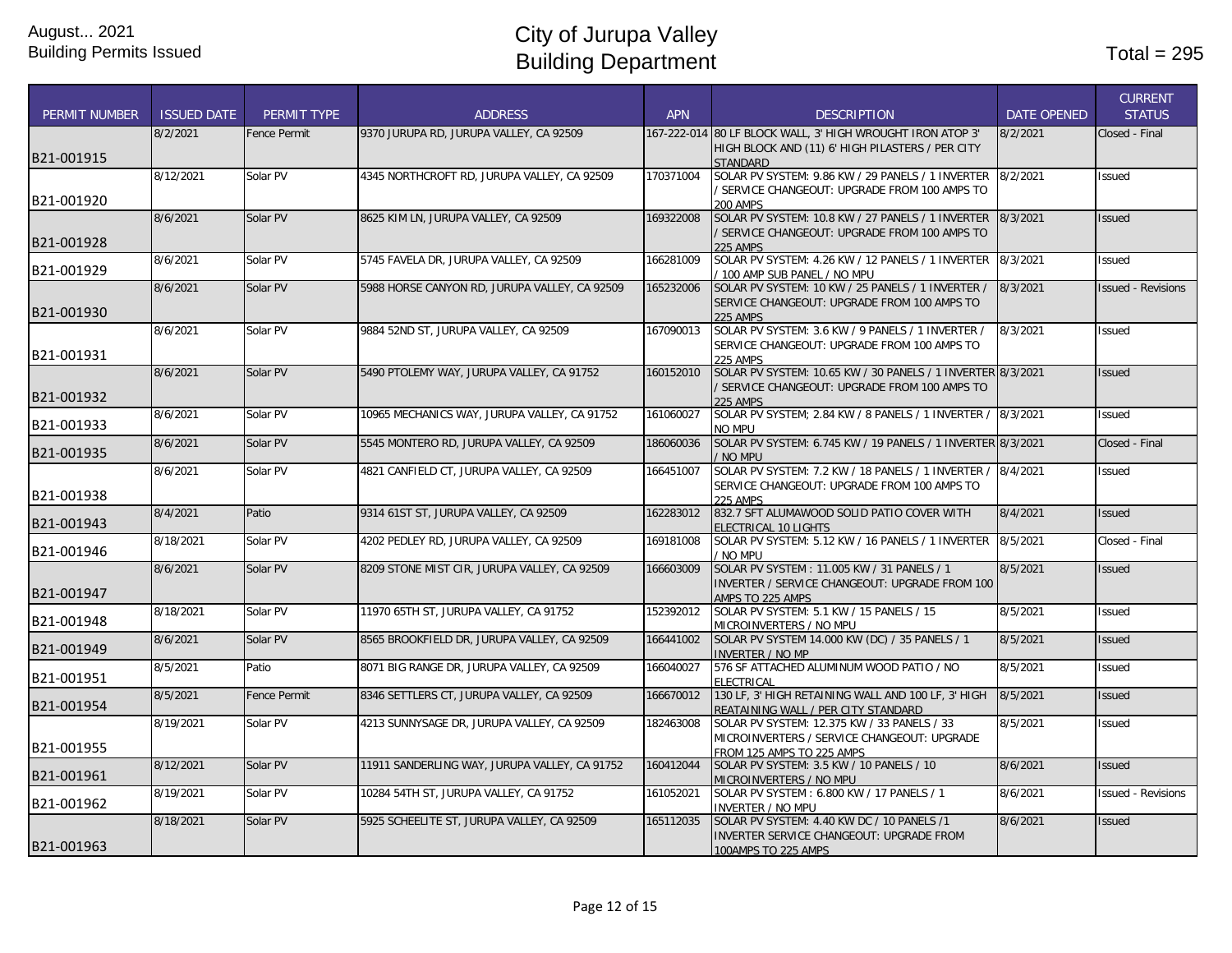| <b>PERMIT NUMBER</b> | <b>ISSUED DATE</b> | PERMIT TYPE  | <b>ADDRESS</b>                                  | <b>APN</b> | <b>DESCRIPTION</b>                                                                                                                           | <b>DATE OPENED</b> | <b>CURRENT</b><br><b>STATUS</b> |
|----------------------|--------------------|--------------|-------------------------------------------------|------------|----------------------------------------------------------------------------------------------------------------------------------------------|--------------------|---------------------------------|
| B21-001964           | 8/6/2021           | Fence Permit | 4813 LAUREL RIDGE DR. JURUPA VALLEY, CA 92509   | 183510018  | FREESTANDING BLOCK WALL 112 LNFT PER CITY<br>STANDARD                                                                                        | 8/6/2021           | <b>Issued</b>                   |
| B21-001971           | 8/12/2021          | Solar PV     | 7370 GARNET RIDGE RD, JURUPA VALLEY, CA 92509   | 174392009  | SOLAR PV SYSTEM: 5.72 KW / 13 PANELS / 1 INVERTER<br>/ NO MPU                                                                                | 8/9/2021           | <b>Issued</b>                   |
| B21-001976           | 8/12/2021          | Solar PV     | 5899 GRINNELL DR, JURUPA VALLEY, CA 92509       | 166182006  | SOLAR PV SYSTEM: 5.85 KW (DC) / 18 PANELS / 1<br>INVERTER SERVICE CHANGEOUT: UPGRADE FROM 100<br>AMPS TO 200 AMPS                            | 8/9/2021           | Issued                          |
| B21-001979           | 8/16/2021          | Solar PV     | 7862 CHANDLER LN, JURUPA VALLEY, CA 92509       | 163370017  | SOLAR PV SYSTEM / 4.9 KW DC / 14 MODULES / 14<br>MICROINVERTERS / NO MPU                                                                     | 8/10/2021          | <b>Issued</b>                   |
| B21-001983           | 8/12/2021          | Solar PV     | 6342 STOBBS WAY, JURUPA VALLEY, CA 92509        | 182051019  | SOLAR PV SYSTEM / 8.KW DC / 20 MODULES / 1<br>INVERTER / MPU FROM 100A TO 225A                                                               | 8/10/2021          | <b>Issued</b>                   |
| B21-001984           | 8/12/2021          | Solar PV     | 5151 CAMINO REAL, JURUPA VALLEY, CA 92509       | 183302018  | SOLAR PV SYSTEM / 7.480 KW DC / 17 MODULES / 1<br>INVERTER / MPU FROM 100A TO 225A                                                           | 8/10/2021          | <b>Issued</b>                   |
| B21-001985           | 8/12/2021          | Solar PV     | 5594 VIA ESCALANTE, JURUPA VALLEY, CA 92509     | 185480005  | SOLAR PV SYSTEM / 4.400 KW DC / 10 MODULES / 1<br>INVERTER / MPU 100 TO 225A                                                                 | 8/10/2021          | <b>Issued</b>                   |
| B21-001993           | 8/19/2021          | Solar PV     | 6634 ASA WAY, JURUPA VALLEY, CA 92509           | 182384004  | SOLAR PV SYSTEM: 6.51 KW / 21 PANELS / 1 INVERTER<br>/ 18 KW BATTERY BACKUP / SERVICE CHANGEOUT:<br>UPGRADE TO NEW 125 AMP SERVICE EQUIPMENT | 8/10/2021          | <b>Issued</b>                   |
| B21-001994           | 8/27/2021          | Solar PV     | 4359 RIDGEWOOD DR, JURUPA VALLEY, CA 92509      | 182132006  | SOLAR PV SYSTEM: 8.25 KW / 25 PANELS / 1 INVERTER<br>/ SERVICE CHANGEOUT: UPGRADE FROM 100 AMPS TO<br><b>200 AMPS</b>                        | 8/10/2021          | <b>Issued</b>                   |
| B21-001995           | 8/18/2021          | Solar PV     | 6674 SMITH AVE, JURUPA VALLEY, CA 91752         | 157201003  | SOLAR PV SYSTEM: 4.970 KW / 14 PANELS / 1 INVERTER 8/11/2021<br>/ NO MPU                                                                     |                    | <b>Issued</b>                   |
| B21-001999           | 8/17/2021          | Solar PV     | 4918 RIGEL WAY, JURUPA VALLEY, CA 91752         | 160133012  | SOLAR PV SYSTEM: 12.24 KW / 36 PANELS / 2<br>INVERTERS / 27KW ENERGY STORAGE SYSTEM / NO<br><b>HOM</b>                                       | 8/11/2021          | <b>Issued</b>                   |
| B21-002000           | 8/17/2021          | Solar PV     | 7440 CANDLE LIGHT DR, JURUPA VALLEY, CA 92509   | 185332006  | SOLAR PV SYSTEM: 8.295 KW / 21 PANELS / 21<br>MICROINVERTERS / SERVICE CHANGEOUT: UPGRADE<br>FROM 100 AMPS TO 125 AMPS                       | 8/11/2021          | <b>Issued</b>                   |
| B21-002007           | 8/17/2021          | Solar PV     | 3904 IRON MOUNTAIN CIR, JURUPA VALLEY, CA 92509 | 174393032  | SOLAR PV SYSTEM: 7.6 KW (DC) / 19 PANELS / 1<br>INVERTER / 2 TESLA POWER WALL / NO MPU                                                       | 8/10/2021          | <b>Issued</b>                   |
| B21-002008           | 8/16/2021          | Solar PV     | 4257 BRIGGS ST, JURUPA VALLEY, CA 92509         | 181240063  | SOLAR PV SYSTEM: 4.97 KW / 17 PANELS / 1 INVERTER<br>/ SERVICE CHANGEOUT: UPGRADE FROM 100 AMPS TO<br><b>225 AMPS</b>                        | 8/11/2021          | <b>Issued</b>                   |
| B21-002010           | 8/18/2021          | Solar PV     | 6338 DANA AVE, JURUPA VALLEY, CA 91752          | 157061003  | SOLAR PV SYSTEM: 9.10 KW / 28 PANELS / 1 INVERTER<br>/ SERVICE CHANGEOUT: UPGRADE FROM 100 AMPS TO<br><b>225 AMPS</b>                        | 8/12/2021          | <b>Issued</b>                   |
| B21-002013           | 8/17/2021          | Solar PV     | 7953 CARLYLE DR, JURUPA VALLEY, CA 92509        | 163353017  | SOLAR PV SYSTEM: 10.27 KW / 26 PANELS / 26<br>MICROINVERTERS / SERVICE CHANGWOUT: UPGRADE<br>FROM 100 AMPS TO 125 AMPS                       | 8/12/2021          | <b>Issued</b>                   |
| B21-002015           | 8/18/2021          | Solar PV     | 7414 LAKESIDE DR, JURUPA VALLEY, CA 92509       | 183320017  | SOLAR PV SYSTEM: 14.52 KW / 33 PANELS / 1 INVERTER 8/12/2021<br>SERVICE CHANGEOUT: UPGRADE FROM 100 AMPS TO<br><b>225 AMPS</b>               |                    | <b>Issued</b>                   |
| B21-002024           | 8/25/2021          | Solar PV     | 7616 CANYON TERRACE DR, JURUPA VALLEY, CA 92509 | 185381005  | SOLAR PV SYSTEM / 7.77 KW DC /21 PANELS / 1<br><b>INVERTER</b>                                                                               | 8/13/2021          | Issued                          |
| B21-002028           | 8/24/2021          | Solar PV     | 6935 LAGOON CT, JURUPA VALLEY, CA 91752         | 157280016  | SOLAR PV SYSTEM: 3.85 KW / 11 PANELS / 11<br>MICROINVERTERS / NO MPU                                                                         | 8/13/2021          | <b>Issued</b>                   |
| B21-002030           | 8/18/2021          | Solar PV     | 3874 LINDSAY ST, JURUPA VALLEY, CA 92509        | 170050002  | SOLAR PV SYSTEM: 5.68 KW / 16 PANELS / 1 INVERTER<br>/ SERVICE CHANGEOUT: UPGRADE FROM 100 AMPS TO<br>225 AMPS                               | 8/15/2021          | Issued                          |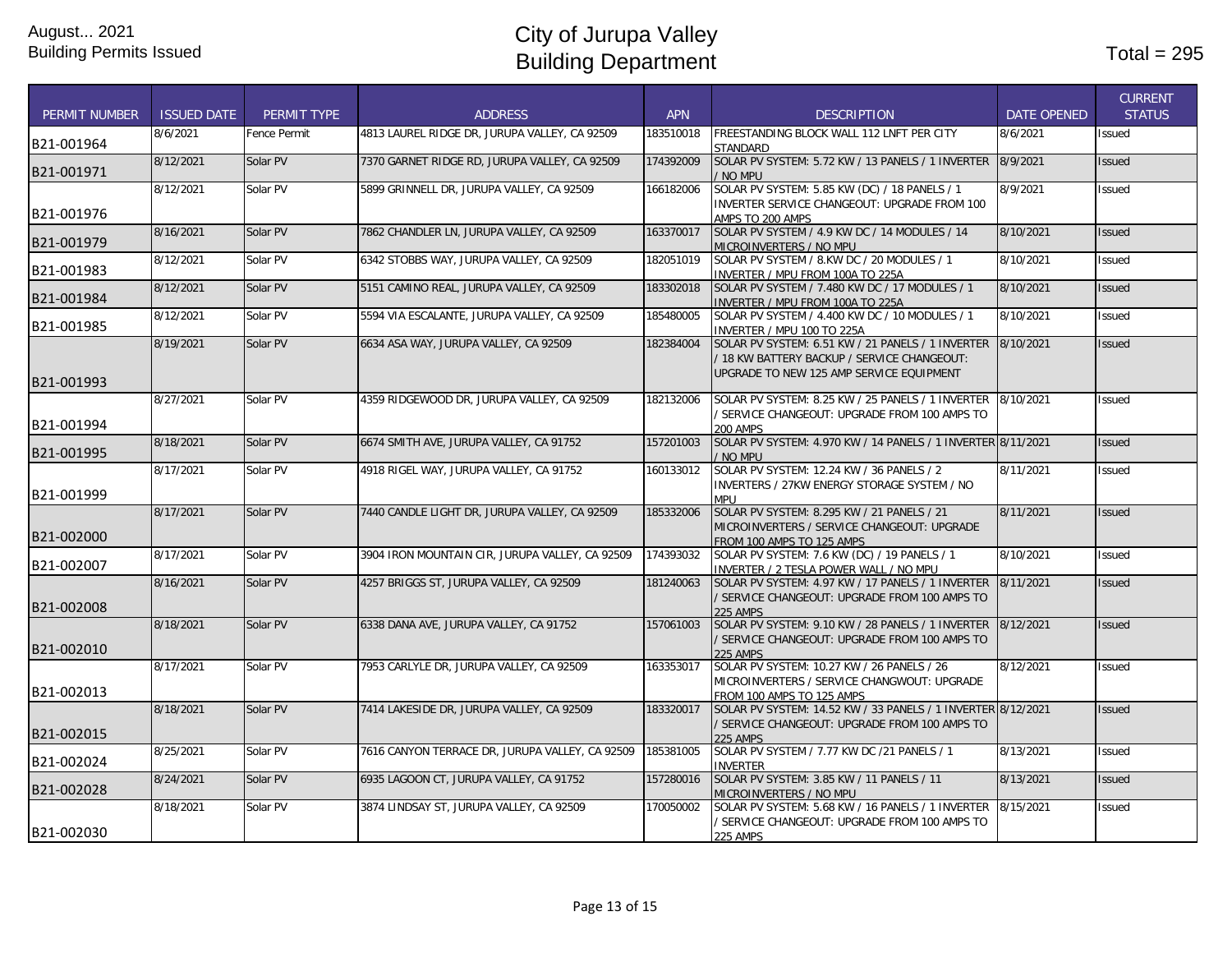|                      |                    |                     |                                                |            |                                                                                            |                    | <b>CURRENT</b> |
|----------------------|--------------------|---------------------|------------------------------------------------|------------|--------------------------------------------------------------------------------------------|--------------------|----------------|
| <b>PERMIT NUMBER</b> | <b>ISSUED DATE</b> | PERMIT TYPE         | <b>ADDRESS</b>                                 | <b>APN</b> | <b>DESCRIPTION</b>                                                                         | <b>DATE OPENED</b> | <b>STATUS</b>  |
|                      | 8/18/2021          | Solar PV            | 5048 NEWCASTLE ST, JURUPA VALLEY, CA 92509     | 167132007  | SOLAR PV SYSTEM: 2.84 KW / 8 PANELS / 1 INVERTER /                                         | 8/15/2021          | <b>Issued</b>  |
| B21-002031           |                    |                     |                                                |            | SERVICE CHANGEOUT: UPGRADE FROM 100 AMPS TO                                                |                    |                |
|                      | 8/16/2021          | <b>Fence Permit</b> | 6026 DODD ST, JURUPA VALLEY, CA 91752          | 161292021  | 225 AMPS<br>140 LF OF 3.5' BLOCK WITH 2.5' OF WROUGHT IRON                                 | 8/16/2021          | Issued         |
|                      |                    |                     |                                                |            | AND 332LF OF 6' TALL BLOCK WALL AND 13 PILASTERS                                           |                    |                |
| B21-002033           |                    |                     |                                                |            |                                                                                            |                    |                |
|                      | 8/18/2021          | Solar PV            | 8257 STONE MIST CIR, JURUPA VALLEY, CA 92509   | 166603012  | SOLAR PV SYSTEM: 8.58 KW / 26 PANELS / 26                                                  | 8/16/2021          | <b>Issued</b>  |
| B21-002034           |                    |                     |                                                |            | MICROINVERTERS / NO MPU                                                                    |                    |                |
|                      | 8/18/2021          | Solar PV            | 6594 45TH ST, JURUPA VALLEY, CA 92509          | 182371001  | SOLAR PV SYSTEM: 11.88 KW / 36 PANELS / 1 INVERTER 8/16/2021                               |                    | <b>Issued</b>  |
| B21-002035           |                    |                     |                                                |            | / SERVICE CHANGEOUT: UPGRADE FROM 100 AMPS TO<br><b>225 AMPS</b>                           |                    |                |
|                      | 8/18/2021          | Solar PV            | 4772 MOUNT RAINIER ST, JURUPA VALLEY, CA 92509 | 183364012  | SOLAR PV SYSTEM: 7.1 KW / 20 PANELS / 1 INVERTER /                                         | 8/16/2021          | <b>Issued</b>  |
| B21-002036           |                    |                     |                                                |            | <b>NO MPU</b>                                                                              |                    |                |
|                      | 8/18/2021          | Solar PV            | 3884 GORDON WAY, JURUPA VALLEY, CA 92509       | 169023007  | SOLAR PV SYSTEM: 5.2 KW / 13 PANELS / 1 INVERTER /                                         | 8/16/2021          | <b>Issued</b>  |
|                      |                    |                     |                                                |            | SERVICE CHANGEOUT: UPGRADE FROM 100 AMPS TO                                                |                    |                |
| B21-002044           |                    |                     |                                                |            | 225 AMPS                                                                                   |                    |                |
|                      | 8/18/2021          | Solar PV            | 6325 JADE ST, JURUPA VALLEY, CA 92509          | 182092014  | SOLAR PV SYSTEM: 5.68 KW / 16 PANELS / 1 INVERTER                                          | 8/16/2021          | <b>Issued</b>  |
| B21-002045           |                    |                     |                                                |            | / SERVICE CHANGEOUT: UPGRADE FROM 100 AMPS TO<br><b>225 AMPS</b>                           |                    |                |
|                      | 8/17/2021          | Fence Permit        | 6254 INDIAN CAMP RD, JURUPA VALLEY, CA 92509   | 185253003  | 71.3 LF OF 6 ' TALL BLOCK WALL CITY STANDARD AND                                           | 8/17/2021          | <b>Issued</b>  |
| B21-002047           |                    |                     |                                                |            | 4' X 6 ' TALL MAN GATE                                                                     |                    |                |
|                      | 8/24/2021          | Solar PV            | 7470 CANDLE LIGHT DR. JURUPA VALLEY, CA 92509  | 185332003  | SOLAR PV SYSTEM: 8 KW / 20 PANELS / 1 INVERTER /                                           | 8/17/2021          | <b>Issued</b>  |
|                      |                    |                     |                                                |            | SERVICE CHANGEOUT: UPGRADE FROM 100 AMPS TO                                                |                    |                |
| B21-002051           |                    |                     |                                                |            | <b>225 AMPS</b>                                                                            |                    |                |
|                      | 8/25/2021          | Solar PV            | 6761 TANZANITE ST, JURUPA VALLEY, CA 91752     | 152610009  | SOLAR PV SYSTEM: 4.94 KW / 13 PANELS / 1 INVERTER                                          | 8/18/2021          | Issued         |
| B21-002057           |                    |                     |                                                |            | / SERVICE CHANGEOUT: UPGRADE FROM 100 AMPS TO<br><b>225 AMPS</b>                           |                    |                |
|                      | 8/24/2021          | Solar PV            | 10529 58TH ST, JURUPA VALLEY, CA 91752         | 161161006  | SOLAR PV SYSTEM: 11.375KW / 35 PANELS / 1                                                  | 8/18/2021          | <b>Issued</b>  |
|                      |                    |                     |                                                |            | INVERTER / SERVICE CHNAGEOUT: UPGRADE FROM 125                                             |                    |                |
| B21-002058           |                    |                     |                                                |            | AMPS TO 200 AMPS                                                                           |                    |                |
| B21-002059           | 8/18/2021          | Patio               | 7432 PERCHERON AVE, JURUPA VALLEY, CA 92509    | 185324002  | 989 SF ATTACHED ALUMINUM WOOD PATIO COVER                                                  | 8/18/2021          | <b>Issued</b>  |
|                      |                    |                     |                                                |            | WITH 12 LIGHTS AND 3 FANS                                                                  |                    |                |
|                      | 8/25/2021          | Solar PV            | 5215 RUTILE ST, JURUPA VALLEY, CA 92509        | 167080018  | SOLAR PV SYSTEM: 6.71 KW (DC) / 23 PANELS / 23<br>MICROINVERTER SERVICE CHANGEOUT: UPGRADE | 8/18/2021          | <b>Issued</b>  |
| B21-002061           |                    |                     |                                                |            | FROM 100 AMPS TO 125 AMPS                                                                  |                    |                |
|                      | 8/31/2021          | Solar PV            | 6603 VILLA VISTA AVE, JURUPA VALLEY, CA 92509  | 182123010  | SOLAR PV SYSTEM: 2.64 KW / 8 PANELS / 8                                                    | 8/13/2021          | Issued         |
| B21-002062           |                    |                     |                                                |            | MICROINVERTERS / NO MPU                                                                    |                    |                |
| B21-002065           | 8/26/2021          | Solar PV            | 6939 LEVEE CT, JURUPA VALLEY, CA 91752         | 157280030  | SOLAR PV SYSTEM: 11.9 / 34 PANELS / 34                                                     | 8/19/2021          | <b>Issued</b>  |
|                      |                    |                     |                                                |            | MICROINVERTERS / NO MPU                                                                    |                    |                |
| B21-002067           | 8/26/2021          | Solar PV            | 6921 BANK SIDE DR, JURUPA VALLEY, CA 91752     | 157320038  | SOLAR PV SYSTEM: 8.75 KW / 25 PANELS / 25<br>MICROINVERTERS / NO MPU                       | 8/19/2021          | <b>Issued</b>  |
| B21-002079           | 8/19/2021          | Sign - Permanent    | 8933 LIMONITE AVE, JURUPA VALLEY, CA 92509     | 165172032  | 2 ILLUMINATED CHANNEL LETTER SIGNS                                                         | 8/19/2021          | <b>Issued</b>  |
|                      | 8/24/2021          | Solar PV            | 6024 VISTA DEL AGUILA, JURUPA VALLEY, CA 92509 | 185192006  | SOLAR PV SYSTEM: 7.04 KW / 16 PANELS / 1 INVERTER                                          | 8/19/2021          | Issued         |
|                      |                    |                     |                                                |            | SERVICE CHANGEOUT: 100 AMPS TO 225 AMPS                                                    |                    |                |
| B21-002080           |                    |                     |                                                |            |                                                                                            |                    |                |
|                      | 8/24/2021          | Solar PV            | 5341 TROTH ST, JURUPA VALLEY, CA 91752         | 159311008  | SOLAR PV SYSTEM: 8.875 KW / 25 PANELS / 1 INVERTER 8/19/2021                               |                    | <b>Issued</b>  |
|                      |                    |                     |                                                |            | / SERVICE CHANGEOUT: 100 AMPS TO 225 AMPS                                                  |                    |                |
| B21-002081           |                    |                     |                                                |            |                                                                                            |                    |                |
| B21-002082           | 8/30/2021          | Solar PV            | 5141 SULPHUR DR, JURUPA VALLEY, CA 91752       | 160081015  | SOLAR PV SYSTEM: 4.2 KW / 12 PANELS / 1 INVERTER / 8/20/2021                               |                    | Issued         |
|                      |                    |                     |                                                |            | NO MPU                                                                                     |                    |                |